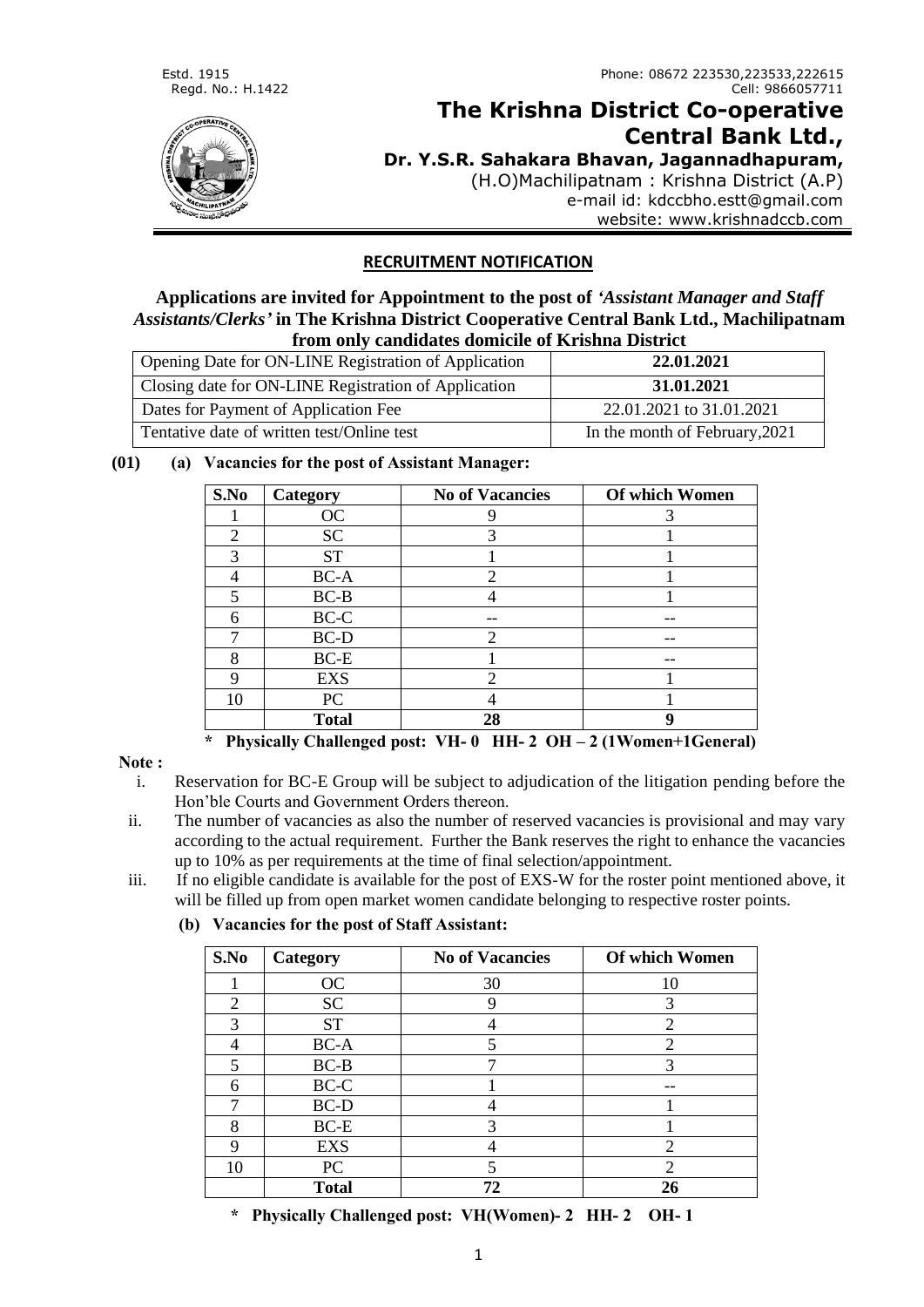#### **Of which, vacancies earmarked for PACS Staff:**

| S.No | Category     | <b>No of Vacancies</b> | Of which Women |
|------|--------------|------------------------|----------------|
|      | OC           |                        |                |
| 2    | <b>SC</b>    |                        |                |
| 3    | <b>ST</b>    |                        |                |
|      | BC-A         |                        |                |
|      | $BC-B$       | ി                      |                |
| 6    | BC-C         |                        |                |
|      | BC-D         |                        |                |
| 8    | $BC-E$       |                        |                |
| Q    | <b>EXS</b>   |                        |                |
| 10   | PC           |                        |                |
|      | <b>Total</b> | 18                     |                |

 **\* Physically Challenged post: VH(Women)- 1 HH- Nill OH- Nill**

**Abbreviations stand for**: OC-Open Competition, SC-Scheduled Castes, ST-Scheduled Tribe, BC-Backward Classes, EXS-Ex-Servicemen, PC-Physically Challenged.

#### **Note :**

- ii. Reservation for BC-E Group will be subject to adjudication of the litigation pending before the Hon'ble Courts and Government Orders thereon.
- ii. 25% of the total vacancies are earmarked to be filled up with the staff working in the PACS affiliated to the Krishna DCCB, Machilipatnam, who fulfill the eligibility criteria laid down in this notification and the vacancies as shown for other candidates in different categories may finally vary accordingly
- iii. The number of vacancies as also the number of reserved vacancies is provisional and may vary according to the actual requirement. Further the Bank reserves the right to enhance the vacancies up to 10% as per requirements at the time of final selection/appointment.
- iv. If no eligible candidate is available from PACS staff for any roster points mentioned above, those roster points will be filled up from open market candidates belonging to respective roster points.
- v. If no eligible candidate is available for the post of EXS-W for the roster point mentioned above, it will be filled up from open market women candidate belonging to respective roster points.

#### **Note: A candidate can apply for both the posts. The candidates are advised to submit their applications for the above informed posts separately, the payment of fee shall also be made separately.**

## **02. Pay scale & emoluments**:

The Scale of Pay for the post of Assistant Manager at present is Rs.15925 -655/4 -18545 -815/5 – 22620 - 980/2 – 24580 - 1145/8 – 33740 – 1460/1 – 35200 (21 stages) + 3 Stagnation Increments of Rs.1460/- each biannually after reaching maximum in the scale. At present the total starting emoluments are around **Rs. 33,000/-** per month, inclusive of DA & HRA at the current rates.

The Scale of Pay for the post of Staff Assistant at present is Rs.11765 -570/5 -14615 -655/6 – 18545 - 815/5 -22620 -980/2 -24580 -1145/5 -30305(24 stages) + 4 Stagnation Increments of Rs.1145/- each biannually after reaching maximum in the scale. At present the total starting emoluments are around **Rs.24,000/-** per month, inclusive of DA & HRA at the current rates.

**Note:** Other allowances & perquisites admissible as per the rules of the Bank.

## **03. Eligibility criteria:**

## **A.For Open Market Recruitment:**

i) **Local Candidate – 'Local area':**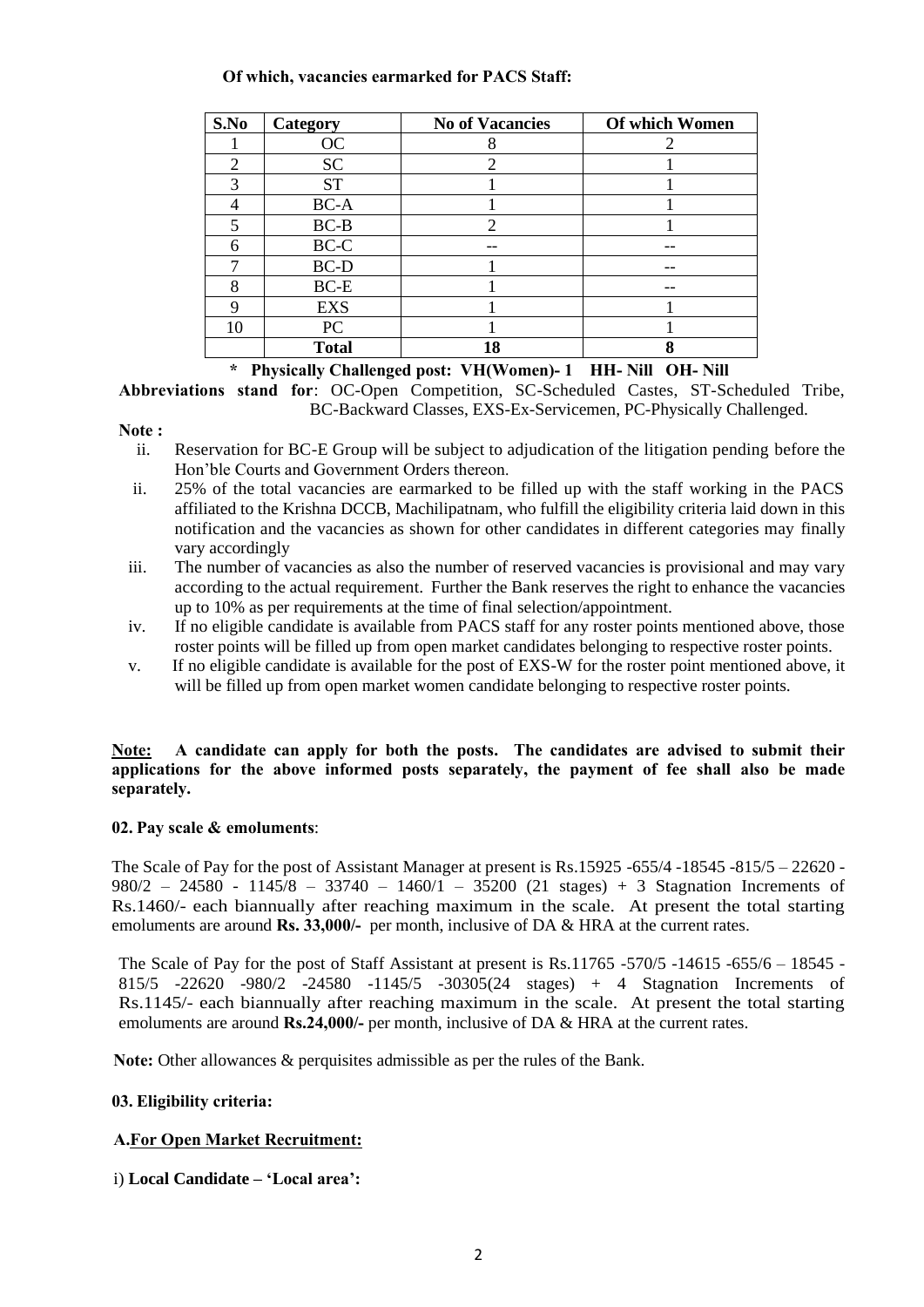The DCC Bank has its area of operations as the District and as such all positions are within the District and suitable for Local Candidates only. Accordingly only candidates local to the KRISHNA District (candidates having domicile of the Krishna District) are eligible to apply for the posts. The Criterion reckoned in this regard is as under:

- a) If he / she has studied in an educational institution(s) in "**Local Area**" above, for a period of not less than four consecutive academic years ending with the academic year in which he / she appeared or, as the case may be, first appeared for SSC or equivalent examination; or
- b) Where during the whole or any part of the four consecutive academic years ending with the academic year in which he / she appeared or as the case may be, first appeared for the SSC or equivalent examination he / she has not studied in any educational institution(s), if he / she has resided in the "**Local Area**" above for a period of not less than four years immediately preceding the date of commencement of the SSC or equivalent examination in which he / she appeared or as the case may be, first appeared.

#### **ii) AGE (as on 01.01.2021):** Minimum 18 years – Maximum 30 years

| Sl No                       | Category                         | <b>Age Relaxation</b>                                      |
|-----------------------------|----------------------------------|------------------------------------------------------------|
|                             | Scheduled Caste/Scheduled tribe  | 5 years                                                    |
|                             | Candidates                       |                                                            |
| $\mathcal{D}_{\mathcal{L}}$ | <b>Backward Class Candidates</b> | 3 years                                                    |
| 3                           | Physically Challenged- General   | 10 years                                                   |
|                             | <b>Category Candidates</b>       |                                                            |
| $\overline{4}$              | Physically Challenged – SC/ST    | 15 years                                                   |
|                             | <b>Category Candidates</b>       |                                                            |
| 5                           | Physically Challenged - BC       | 13 years                                                   |
|                             | <b>Category Candidates</b>       |                                                            |
| 6                           | Ex-Servicemen/Disabled           | Actual period of service rendered in defence services $+3$ |
|                             | Ex-Servicemen                    | years (8years for disabled ex-service man belonging to     |
|                             |                                  | SC/ST) subject to the maximum age of 50 years              |

#### **Relaxation of upper age limit:**

#### **Note:**

- 1. The relaxation in upper age limit is cumulative subject to the maximum age of 50 years.
- 2. An Ex-serviceman who has once joined a Government job on civil side after availing of the benefits given to him as an Ex-Serviceman for his re-employment, including a job in any Public Sector Undertaking, ceases to enjoy ex-servicemen status for further employment.
- 3. An Ex-Serviceman, who is discharged from Service on or before 01.01.2021 is only eligible to apply.
- 4. Above relaxations are available only if the candidates fulfill the various conditions prescribed in the Govt. of India orders and instructions in this regard. To claim age relaxation, reserved category candidates will be required to submit a copy of the Community Certificate at the time of interview for the post of Assistant Manager / appointment for Staff Assistant.

#### **Definition: Physically Challenged Persons (PC) -Definition of Categories of Disabilities:**

(a) **An Orthopedically Challenged (OC)** person is one suffering from Locomotor Disability or Cerebral Palsy. Persons who suffer from not less than 40% of relevant disability (as certified by a Medical Board appointed by the Central/State Govt.) would be eligible for reservation in services/ posts.

**Locomotor Disability** means disability of the bones, joints or muscles leading to substantial restriction of the movement of the limbs or any form of cerebral palsy.

**Cerebral Palsy** means a group of non-progressive conditions of a person characterized by abnormal motor control posture resulting from brain insult or injuries occurring in the pre-natal, peri-natal, or infant period of development.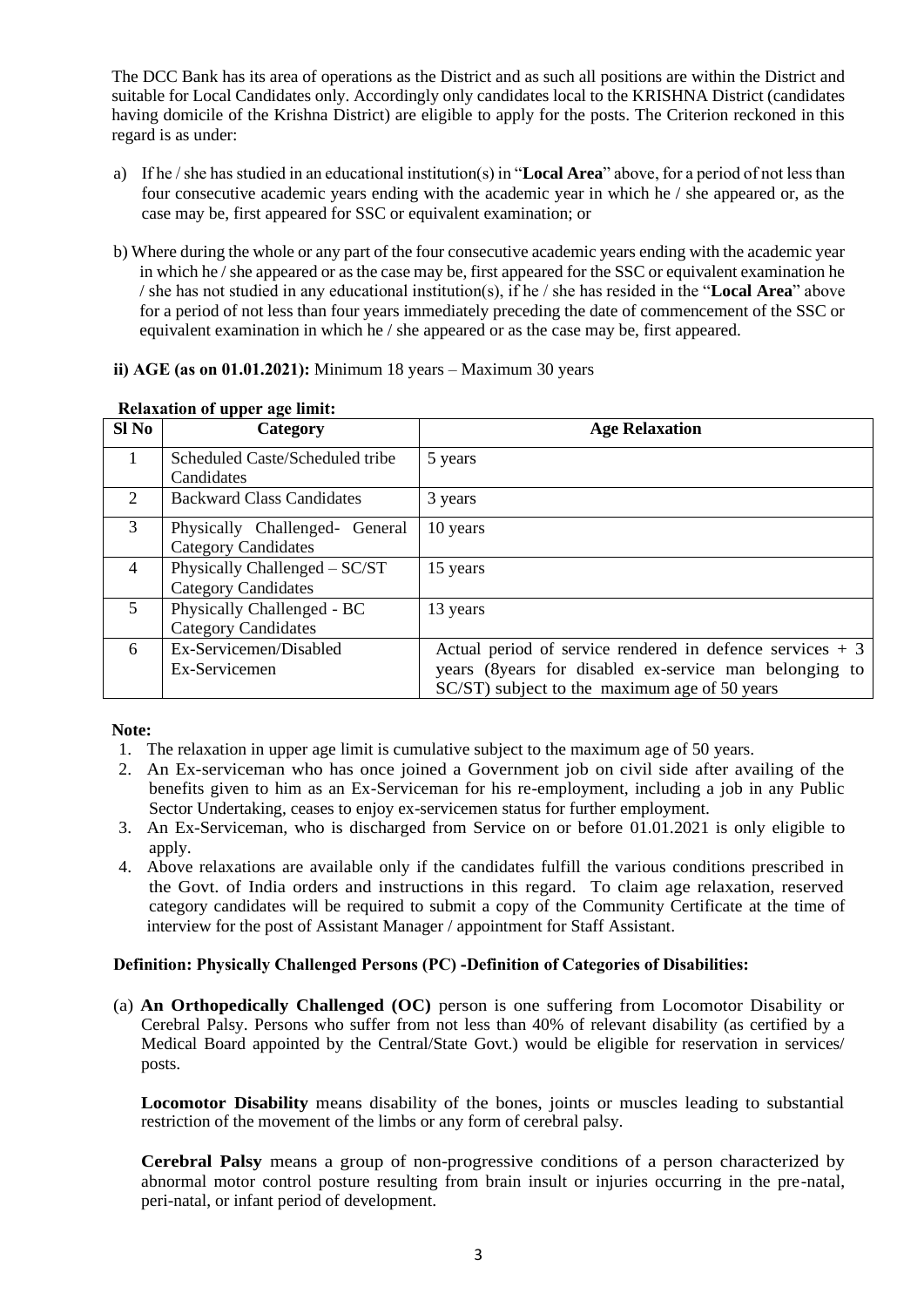- (b) **Deaf & Hearing Impaired (HI)**: The deaf are those persons in whom the sense of hearing is nonfunctional for ordinary purposes of life i.e. total loss of hearing in both ears. They do not hear, understand sounds at all even with amplified speech. Hearing impairment means loss of sixty decibels or more in the better ear in the conversational range of frequencies.
- (c) **Visually Impaired: (VI)** The visually impaired persons are those suffering from blindness of low vision.

**Blindness**- refers to a condition where a person suffers from any of the following conditions:

(i) total absence of sight (ii) Visual acuity not exceeding 6/60 or 20/200 (Snellen) in the better eye with correcting lenses, (iii) Limitation of the field or vision subtending an angle of 20 degree or worse.

**Person with low vision**- means a person with impairment of visual functioning even after treatment or standard refractive correction, but who uses or is potentially capable of using vision for the planning or execution of a task with appropriate assistive device.

The visually impaired candidates and candidates whose writing speed is adversely affected permanently for any reason can use their own scribe at their cost during the online examination, subject to limits as in (ii) and (iii) below. In all such cases where a scribe is used, the following rules will apply:

•The candidate will have to arrange his/her own scribe at his/her own cost.

•The scribe arranged by the candidate should not be a candidate for the same examination .If violation of the above is detected at any stage of the process, candidature of both the candidate and the scribe will be cancelled. Candidates eligible for and who wish to use the services of a scribe in the examination should invariably carefully indicate the same in the online application form. Any subsequent request may not be favorably entertained.

•A person acting as a scribe for one candidate cannot be a scribe for another candidate.

•The scribe may be from any academic stream.

•Both the candidate as well as scribe will have to give a suitable undertaking confirming that the scribe fulfils all the stipulated eligibility criteria for a scribe mentioned above. Further in case it later transpires that he/she did not fulfill any laid down eligibility criteria or suppressed material facts the candidature of the applicant will stand cancelled, irrespective of the result of the online examination.

•Those candidates who use a scribe shall be eligible for compensatory time of 20 minutes for every hour of the examination or as otherwise advised.

• Scribe should not answer on his or her own. Any such behavior observed will result in cancellation of candidature.

•Only candidates registered for compensatory time will be allowed such concessions since compensatory time given to candidates shall be system based, it shall not be possible for the test conducting agency to allow such time if he / she is not registered for the same. Candidates not registered for compensatory time shall not be allowed such concessions.

(ii)Guidelines for Candidates with locomotor disability and cerebral palsy

A compensatory time of twenty minutes per hour or otherwise advised shall be permitted for the candidates with locomotor disability and cerebral palsy where dominant (writing) extremity is affected to the extent of slowing the performance of function (minimum of 40%impairment).

(iii)Guidelines for Visually Impaired candidates

•Visually Impaired candidates (who suffer from not less than 40% of disability) may opt to view the contents of the test in magnified font and all such candidates will be eligible for compensatory time of 20 minutes for every hour or otherwise advised of examination.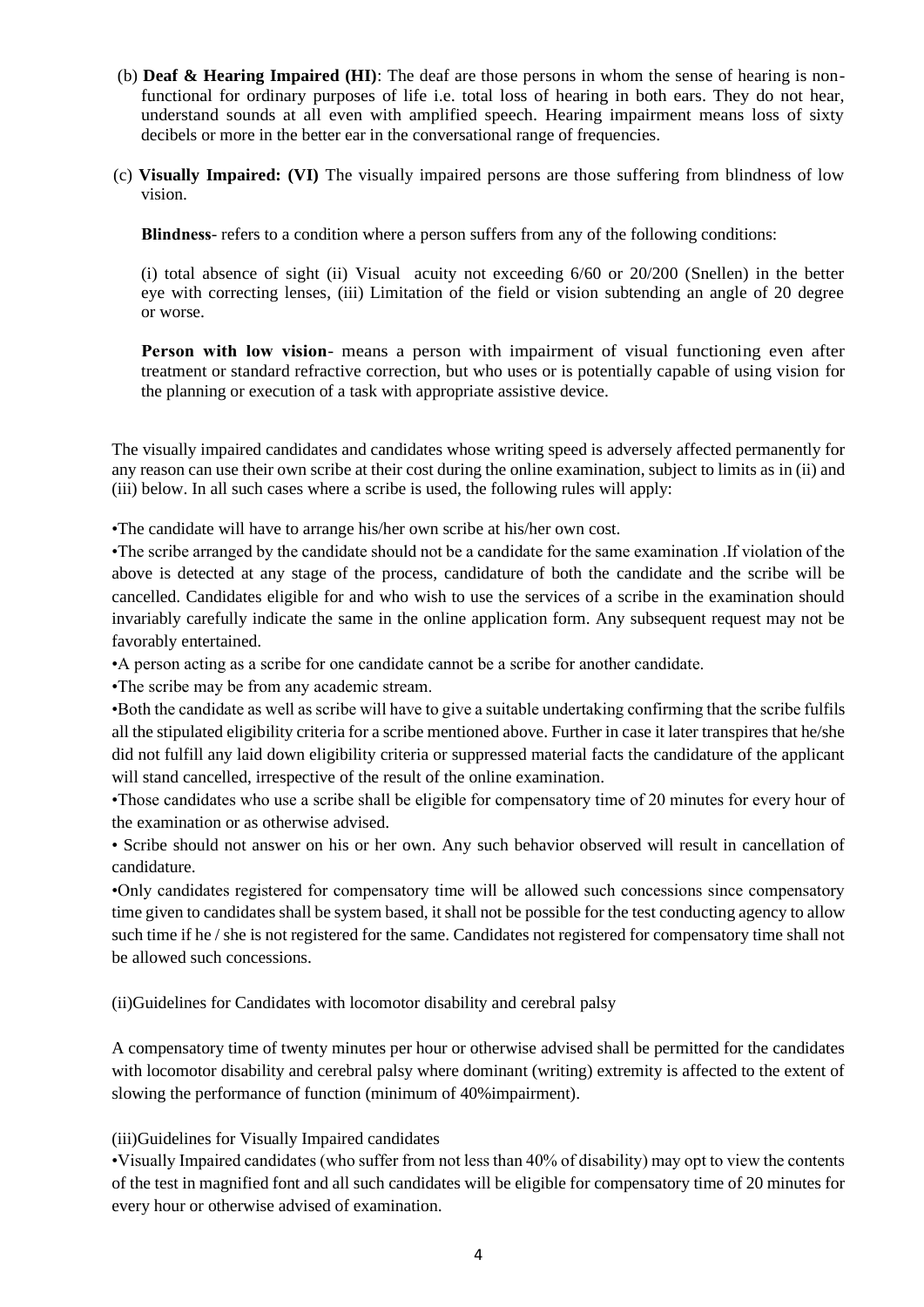These guidelines are subject to change in terms of GOI guidelines/ clarifications, if any, from time to time.

#### **Educational Qualification (as on 01.01.2021):**

Graduation of recognized University And Knowledge of English and Proficiency in local language (Telugu) is essential. And

 Preference will be given to candidates with computer knowledge (as per assessment at the time of interview for the post of Assistant Manager).

#### **B. For candidates in service of PACS affiliated to Krishna DCC Bank Ltd., Machilipatnam to apply for the post of Staff Assistant:**

- (i) Educational Qualification Intermediate plus JDC or Graduation from a recognized University as on 01.01.2021.
- (ii) The Maximum age limit for any category of the candidates is 50 years, (as per Government of India norms).
- (iii) Age relaxation is given upto the age of 45 years in the case of all candidates from affiliate PACS and other relaxations as applicable in the case of Reserved Category as specified hereunder subject to the overall age limit of 50 years;

| SI.            | Age eligibility for                                    | <b>Staff of PACS</b>                                                          |
|----------------|--------------------------------------------------------|-------------------------------------------------------------------------------|
| No.            |                                                        | as of $01-01-2021$ / relaxation in age)                                       |
| 1              | OC                                                     | Not exceeding 45 years as on 01.01.2021                                       |
| 2              | SC/ST candidates                                       | 5 years                                                                       |
| 3              | Backward Class candidates                              | 3 years                                                                       |
| $\overline{4}$ | Physically Challenged - General Category<br>candidates | 10 years                                                                      |
| 5              | Physically<br>candidates                               | Challenged SC/ ST Category 15 years subject to the maximum age of 50<br>vears |
| 6              | Physically<br>Challenged<br>BC<br>candidates           | Category <sup>[13]</sup> years subject to the maximum age of 50<br>vears      |

**Note:** The relaxation in upper age limit is cumulative subject to the maximum age of 50 years as of 01.01.2021.

(iv) **Minimum Service**: The candidates applying under this category should have completed a minimum of 10 years' service in the PACS affiliated to the Krishna DCCB, as on 01.01.2021. The Service register of the employee of the PACS (affiliated to Krishna DCCB) duly certified by the DLCO concerned, will be taken as the proof of service at the time of appointment.

#### **04. Application Fee including Bank and other Charges (Non Refundable):**

The application fee including Bank and other charges (non- refundable), is as under:

|     |                                         | Fee including GST Prescribed for |                                              |
|-----|-----------------------------------------|----------------------------------|----------------------------------------------|
| Sl. |                                         | Direct                           | In-service candidates of                     |
| No  | Category                                |                                  | Recruitment to   PACS affiliated to DCCB for |
|     |                                         | both the posts                   | the post of Staff Assistant                  |
|     | SC/ST/PC/EXS bank charges               | $Rs.708/-$                       | $Rs.590/-$                                   |
|     | $OC/BC$ (application fee+ bank charges) | $Rs.826/-$                       | $Rs.708/-$                                   |

Bank Transaction charges for Online Payment of fees/intimation charges will have to be borne by the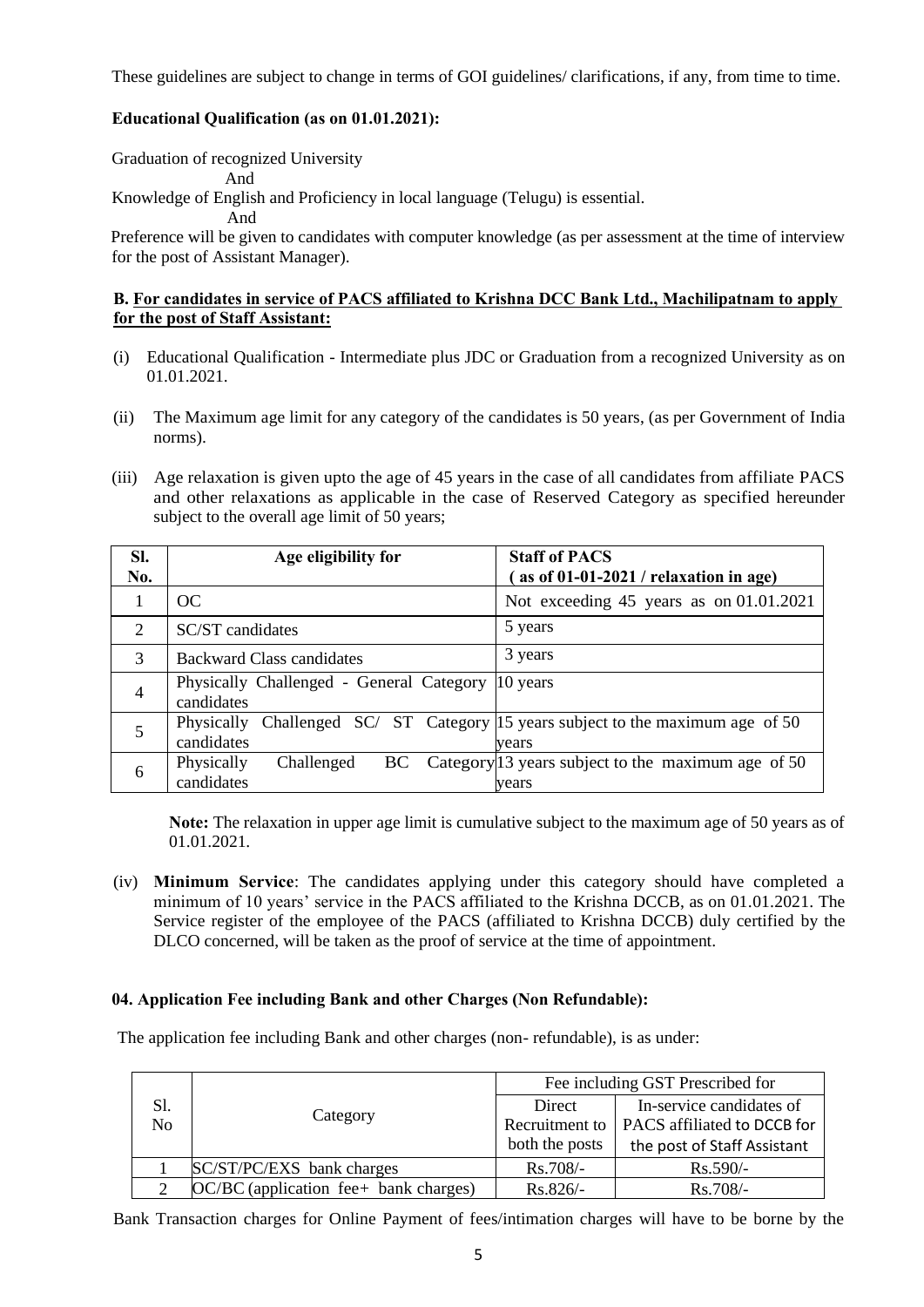candidate, including the candidate applying under reserved category. The fee/intimation charges as mentioned in the above table are excluding the transaction charges payable to the Andhra Bank, Machilipatnam. Candidates have to pay requisite fees/intimation charges through the ONLINE mode only.

#### **05. Selection Procedure:**

## **(a) For the Post of Assistant Manager:**

The selection of the candidates shall be made on the basis of Online Test/Examination and interview. The Online Test/Examination will be conducted in English All the eligible candidates who apply with the requisite fee and whose applications are received in time will be called for an Online Test/Examination, which will comprise the following:

(a)Online Test/Examination marks: 100 marks & Interview: 12.5marks;

(b)There shall be **Negative Marking for wrong answers**.;

(c)Online Test/Examination question contents would be as under:

| SI<br>N <sub>0</sub> | <b>Name of Tests</b><br>(Objective) | No.of<br>questions | <b>Maximum</b><br><b>Marks</b> | <b>Total time</b> |
|----------------------|-------------------------------------|--------------------|--------------------------------|-------------------|
|                      | Reasoning                           | 35                 | 35                             |                   |
|                      | <b>Numerical Ability</b>            | 35                 | 35                             | <b>60 Minutes</b> |
|                      | <b>English Language</b>             | 30                 | 30                             |                   |
|                      | <b>Total</b>                        | 100                | 100                            |                   |

#### **(b)For the Post of Staff Assistant:**

The selection of the candidates shall be made on the basis of Online Test/Examination. The Online Test/Examination will be conducted in English. All the eligible candidates who apply with the requisite fee and whose applications are received in time will be called for an Online Test/Examination, which will comprise the following:

(a)Online Test/Examination marks: 100 marks;

#### (b)There shall be **Negative Marking for wrong answers**.;

(c)Online Test/Examination question contents would be as under:

| Sl<br>No | <b>Name of Tests</b><br>(Objective) | No.of<br>questions | <b>Maximum</b><br><b>Marks</b> | <b>Total time</b> |
|----------|-------------------------------------|--------------------|--------------------------------|-------------------|
|          | Reasoning                           |                    | 35                             |                   |
|          | <b>Numerical Ability</b>            | 35                 | 35                             |                   |
|          | <b>English Language</b>             | 30                 | 30                             | <b>60 Minutes</b> |
|          | Total                               | <b>100</b>         | 100                            |                   |

Note: Each question will have five alternatives

(i) Other detailed information regarding the online test/examination will be given in an Information Handout which will be made available for the candidates to download along with the call letter for examination from the Bank's Website.

## (ii) PENALTY FOR WRONG ANSWERS:

There will be penalty for wrong answers marked in the Objective Tests. For each question for which a wrong answer has been given by the candidate one fourth or 0.25 of the marks assigned to that question will be deducted as penalty to arrive at corrected score. If a question is left blank, i.e., no answer is marked by the candidate, there will be no penalty for that question.

(iii). Process for Arriving at Scores:

## **The Scores of Online Test are obtained by adopting the following procedure:**

(i) Number of questions answered correctly by a candidate in each objective test is considered for arriving at the Corrected Score after applying penalty for wrong answers.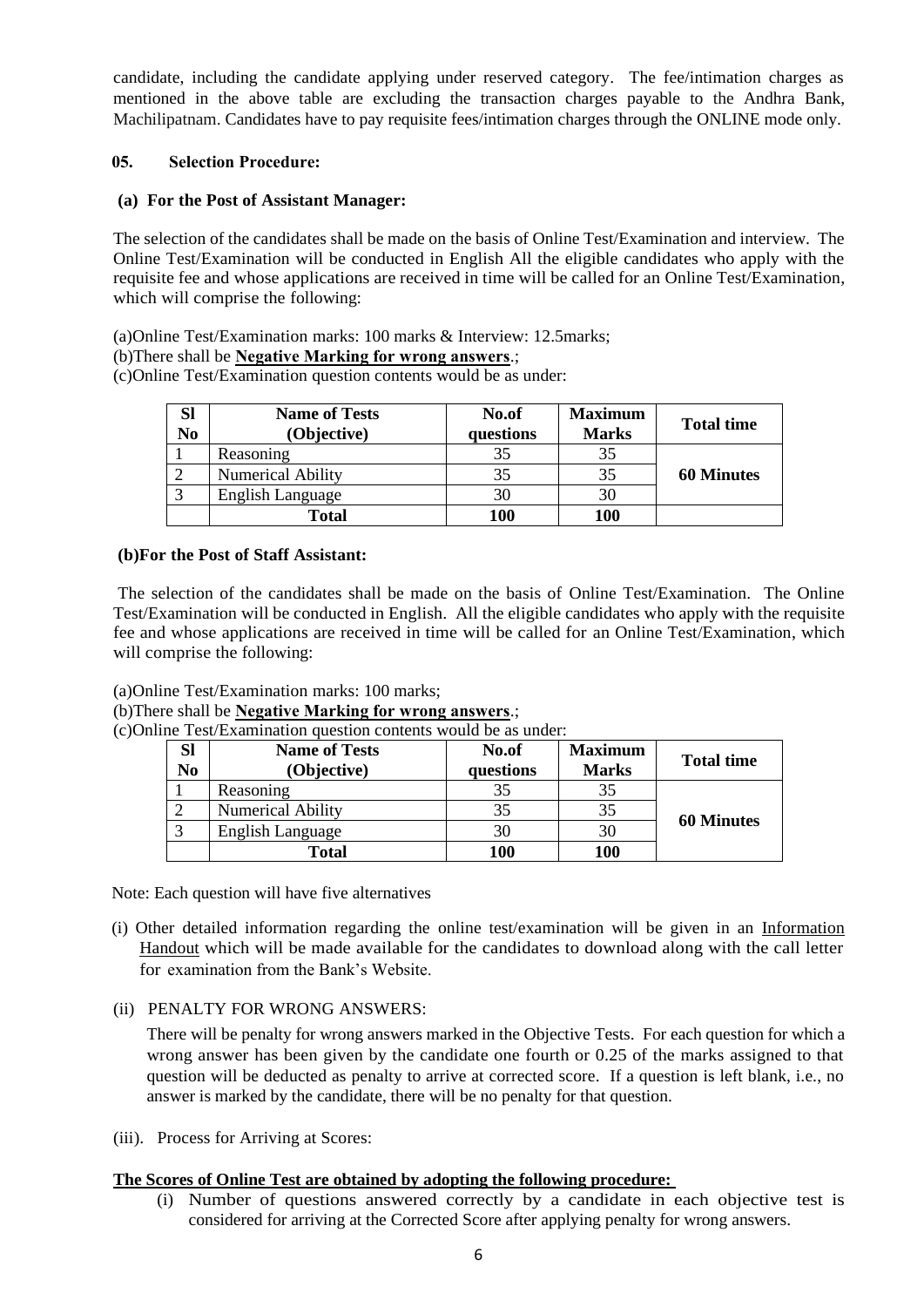- (ii) The Corrected Scores so obtained by a candidate are made equivalent to take care of the minor difference in difficulty level, if any, in each of the objective tests held in different sessions to arrive at the Equated Scores\* \*Scores obtained by candidates on any test are equated to the base form by considering the distribution of scores of all the forms.
- (iii) Test-wise scores and scores on total is reported with decimal point up to two digits.

Note: Cutoffs are applied in two stages:

- i. on scores in individual tests
- ii. on Total Score

## **QUALIFYING IN THE ONLINE TEST:**

Candidates will have to pass in each of the objective test. The passing marks in each of the test will be decided by the Bank on the basis of the performance of all the competing candidates taken together in each test to a minimum required level. Candidates are also required to score a minimum % marks on aggregate to be considered for interview / appointment. For SC/ST/BC/PC/EXS candidates 5% relaxation is available thereon. Minimum % marks on aggregate will be decided by the Bank.

Marks obtained in the Online Test marks will be reckoned for merit ranking. . Accordingly, candidates will be called for interview for selection to the post of Assistant Manager in the ratio of 1:4. Mere eligibility/pass in the test shall not vest any right for being called for interview. Depending upon the number of vacancies only those candidates who rank sufficiently high in the written test will be considered for appointment to the post of Staff Assistant. The detailed information regarding the written test "**Acquaint yourself**" information is available on the bank's web site; **[https://www.krishnadccb.com](https://www.krishnadccb.com/)**, which can be downloaded by the candidates.

Final selection will be on the basis of the ranking accorded, after adding the marks obtained in the Online Test/Examination and interview to the post of Assistant Manager. The Final Selection to the post of Staff Assistant will be on the basis of the ranking accorded in the Online Test/Examination.

#### **06.Online Test**:

- i) The date of Online Test is tentative. The exact date will be communicated to the candidates through call letter for the examination. The Bank, however, reserves the right to cancel or make any change in the date of examination, as per need.
- ii) The Online Test will be conducted in the following places in the District. The venue/s for the Online Test/Examination will be indicated in the Call Letter.

Tentative Centres are:

| 1. Machilipatnam | 2. Vijayawada |
|------------------|---------------|
| 3. Gudlavalleru  | 4. Agiripalli |
| 5. Mylavaram     | 6. Pedana     |

- 1. The examination will be conducted online in venues given in the respective call letters.
- 2. No request for change of centre/venue/date/session for Examination shall be entertained.
- 3. The Bank, however, reserves the right to cancel any of the Examination Centres and/ or add some other Centres, at its discretion, depending upon the response, administrative feasibility, etc.
- 4. The Bank also reserves the right to allot the candidate to any centre other than the one he/she has opted for.
- 5. Candidate will appear for the examination at an Examination Centre at his/her own risks and expenses and the Bank will not be responsible for any injury or losses etc. of any nature.
- 6. Choice of centre once exercised by the candidate will be final.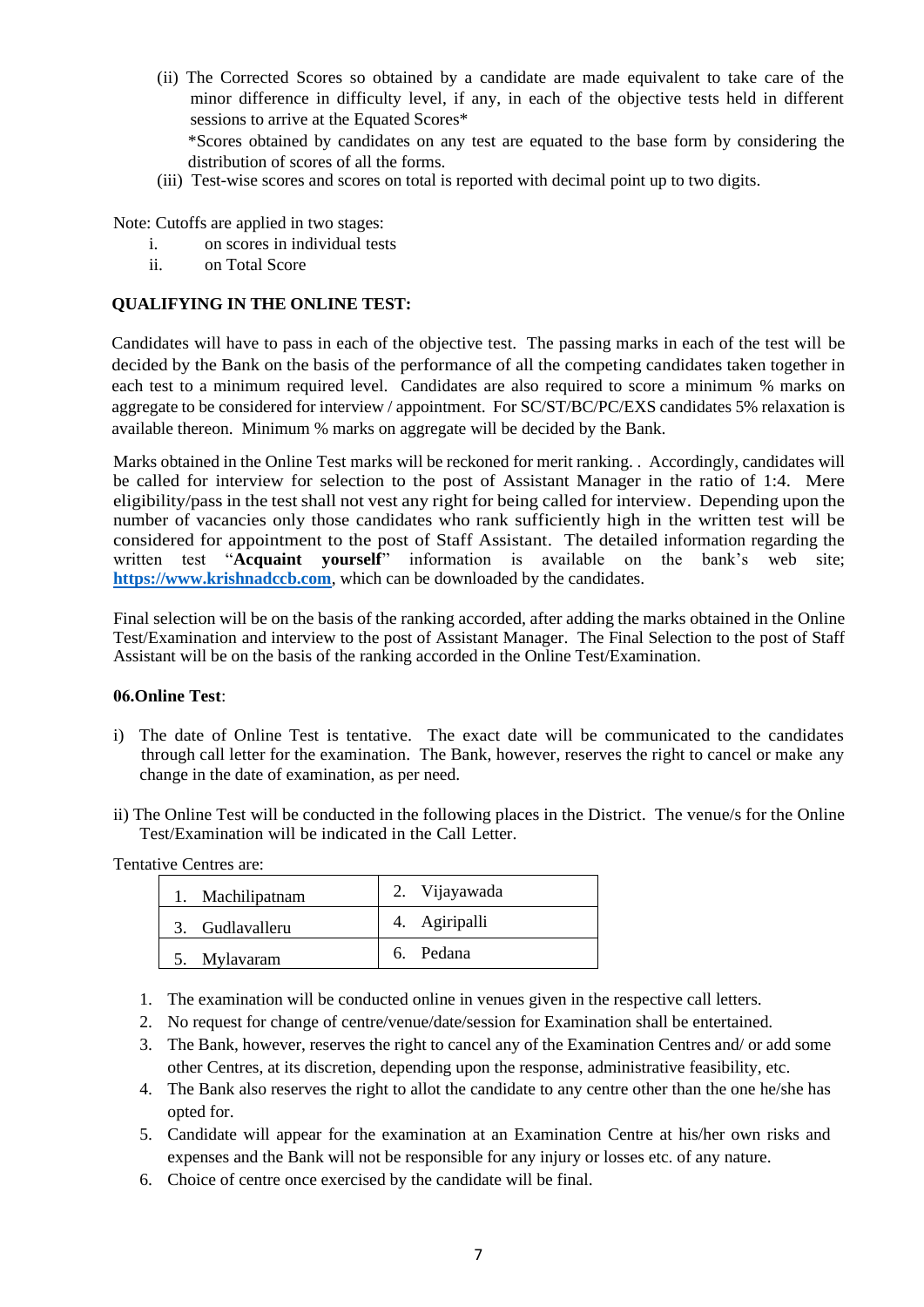If sufficient number of candidates does not opt for a particular centre for "Online" examination, the Bank reserves the right to allot any other adjunct centre to those candidates OR if the number of candidates is more than the capacity available for online exam for a centre, the Bank reserves the right to allot any other centre to the candidate.

1. The possibility of occurrence of some problem in the administration of the examination cannot be ruled out completely which may impact test delivery and/or result from being generated. In that event, every effort will be made to rectify such problem, which may include movement of candidates, delay in test. Conduct of a re-exam is at the absolute discretion of test conducting body. Candidates will not have any claim for a re-test. Candidates not willing to move or not willing to participate in the delayed process of test delivery shall be summarily rejected from the process.

2. Decision of the Bank in all matters relating to recruitment will be final and binding on the candidate. No correspondence or personal enquiries shall be entertained by the Bank in this behalf.

3. If the examination is held in more than one session, the scores across various sessions will be equated to adjust for slight differences in difficulty level of different test batteries used across sessions. More than one session are required if the nodes capacity is less or some technical disruption takes place at any center or for any candidate.

4. The Bank would be analyzing the responses (answers) of individual candidates with those of other candidates to detect patterns of similarity of right and wrong answers. If in the analytical procedure adopted by the Bank in this regard, it is inferred/ concluded that the responses have been shared and scores obtained are not genuine/ valid, the Bank reserves right to cancel the candidature of the concerned candidates and the result of such candidates (disqualified) will be withheld.

5. Instances for providing incorrect information and/or process violation by a candidate detected at any stage of the selection process will lead of disqualification of the candidate from the selection process and he/she will not be allowed to appear in any the Bank recruitment process in the future. If such instances go undetected during the current selection process but are detected subsequently, such disqualification will take place with retrospective affect.

## ACTION AGAINST CANDIDATES FOUND GUILTY OF MISCONDUCT/ USE OF UNFAIR MEANS

Candidates are advised in their own interest that they should not furnish any particulars that are false, tampered with or fabricated and should not suppress any material information while submitting online application. At the time of examination / interview or in a subsequent selection procedure, if a candidate is (or has been) found guilty of  $-$ 

- i. using unfair means or
- ii. impersonating or procuring impersonation by any person or
- iii. misbehaving in the examination hall / interview hall or disclosing, publishing, reproducing, transmitting, storing or facilitating transmission and storage of contents of the test(s) or any information therein in whole or part thereof in any form or by any means, verbal or written, electronically or mechanically for any purpose or
- iv. resorting to any irregular or improper means in connection with his/ her candidature or
- v. obtaining support for his/ her candidature by unfair means, or
- vi. carrying mobile phones or similar electronic devices of communication in the examination / interview hall, such a candidate may, in addition to rendering himself/herself liable to criminal prosecution, be liable :
	- a. to be disqualified from the examination for which he/ she is a candidate
	- b. to be debarred either permanently or for a specified period from any examination conducted by bank
	- c. for termination of service, if he/ she has already joined the Bank.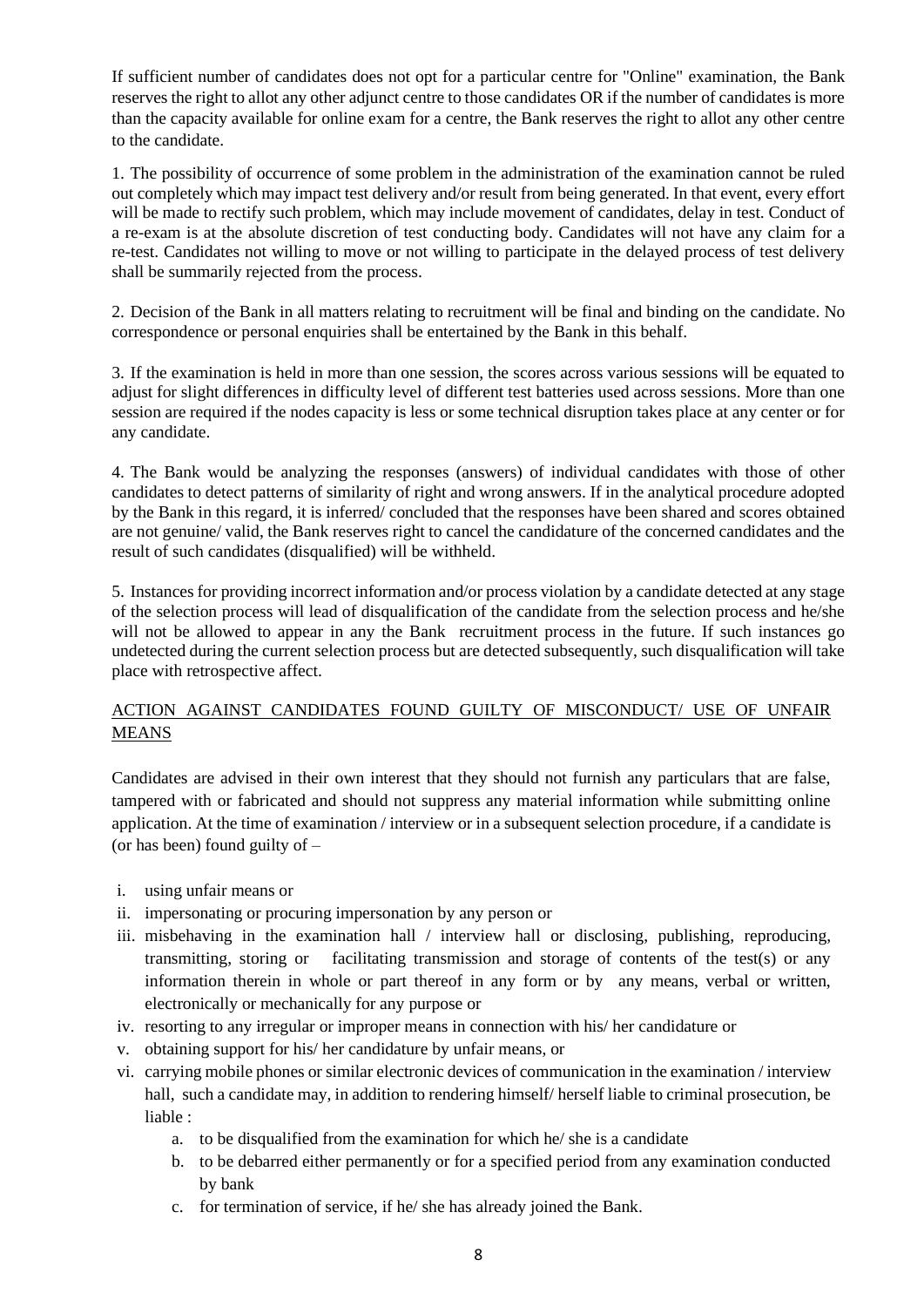## **07. HOW TO APPLY:**

#### **DETAILED GUIDELINES/PROCEDURES FOR:**

- A. APPLICATION REGISTRATION
- B. PHOTOGRAPH & SIGNATURE SCAN AND UPLOAD
- C. PAYMENT OF FEES

Candidates can apply Online through Bank's website **https://www.krishnadccb.com** only between from **22.01.2021 to 31.01.2021**. No other means/mode of applications shall be entertained.

#### **IMPORTANT POINTS TO BE NOTED BEFORE REGISTRATION**

Before applying online, candidates should-

- i. Scan their photograph and signature ensuring that both the photograph and signature adhere to the required specifications as given under Guideline for photograph & signature scan and upload.
- ii. Have a valid personal email ID and mobile no., which should be kept active till the completion of this Recruitment Process. Bank may send call letters for the Examination etc. through the registered e-mail ID. In case a candidate does not have a valid personal e-mail ID, he/she should create his/her new email ID and mobile no. before applying on-line and must maintain that email account and mobile number.
- iii. APPLICATION FEES/INTIMATION CHARGES (NON REFUNDABLE). PAYMENT OF FEE ONLINE: from **22.01.2021 to 31.01.2021**.
- iv. Bank Transaction charges for Online Payment of application fees/intimation charges will have to be borne by the candidate.

#### **(A) Application Procedure**

- 1. Candidates to go to the Bank website **https://www.krishnadccb.com** click on the option "**APPLY ONLINE**" which will open a new screen.
- 2. To register application, choose the tab "Click here for New Registration" and enter Name, Contact details and Email-id. A Provisional Registration Number and Password will be generated by the system and displayed on the screen. Candidate should note down the Provisional Registration Number and Password. An Email & SMS indicating the Provisional Registration number and Password will also be sent.
- 3. In case the candidate is unable to complete the application form in one go, he / she can save the data already entered by choosing "SAVE AND NEXT" tab. Prior to submission of the online application candidates are advised to use the "SAVE AND NEXT" facility to verify the details in the online application form and modify the same if required. Visually Impaired candidates should fill the application form carefully and verify/ get the details verified to ensure that the same are correct prior to final submission.
- 4. Candidates are advised to carefully fill and verify the details filled in the online application themselves as no change will be possible/entertained after clicking the FINAL SUBMIT **BUTTON**
- 5. The Name of the candidate or his /her Father/Husband etc. should be spelt correctly in the application as it appears in the Certificates/Mark sheets/Identity proof. Any change/alteration found may disqualify the candidature.
- 6. Validate your details and Save your application by clicking the 'Validate your details' and 'Save & Next' button.
- 7. Candidates can proceed to upload Photo & Signature as per the specifications given in the Guidelines for Scanning and Upload of Photograph and Signature detailed under point "C".
- 8. Candidates can proceed to fill other details of the Application Form.
- 9. Click on the Preview Tab to preview and verify the entire application form before FINAL SUBMIT.
- 10. Modify details, if required, and click on 'FINAL SUBMIT' ONLY after verifying and ensuring that the photograph, signature uploaded and other details filled by you are correct.
- 11. Click on 'Payment' Tab and proceed for payment.
- 12. Click on 'Submit' button.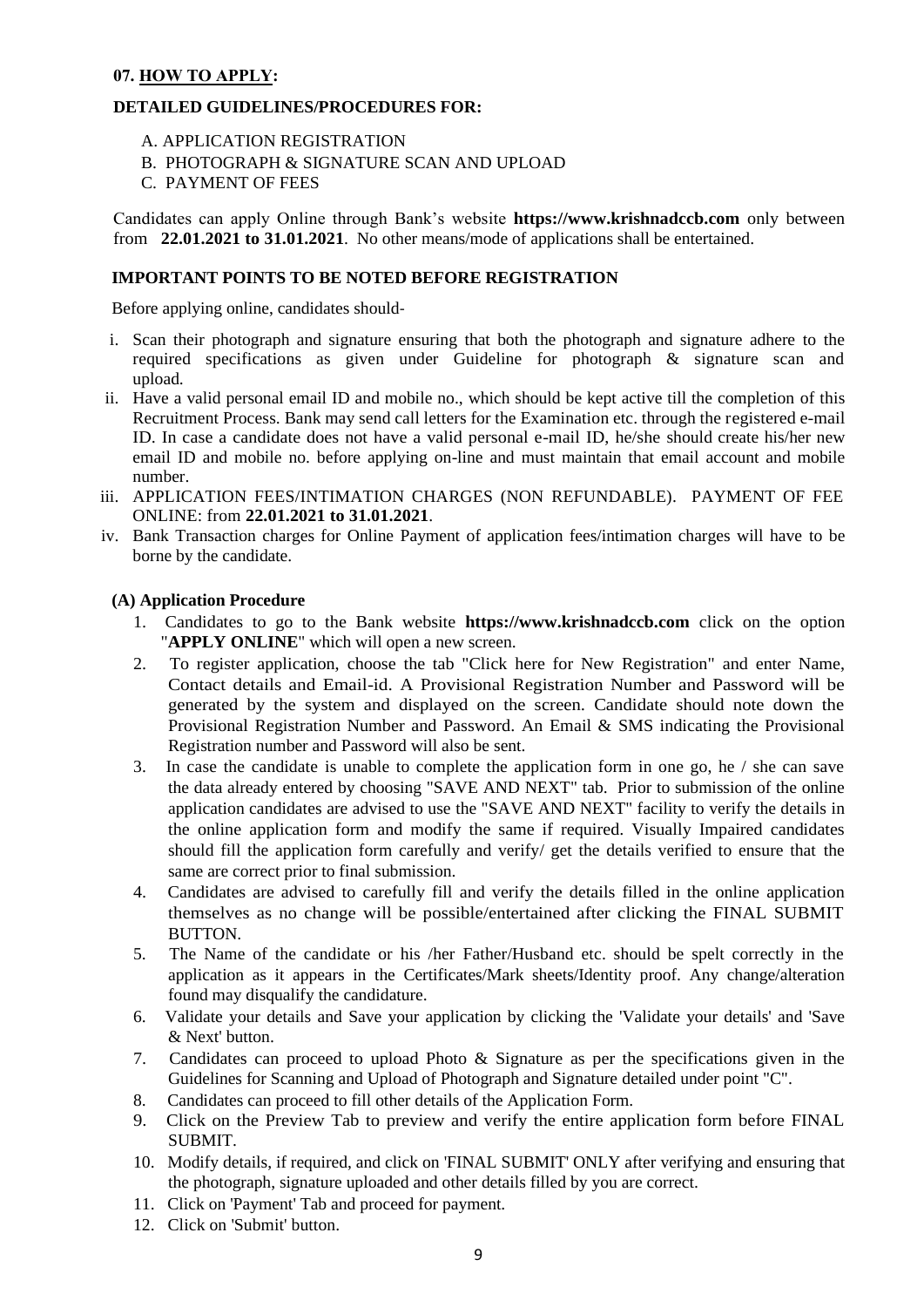## **(B) PAYMENT OF FEES ONLINE MODE ONLY**

- 1. The application form is integrated with the payment gateway and the payment process can be completed by following the instructions.
- 2. The payment can be made by using Debit Cards (RuPay/Visa/MasterCard/Maestro), Credit Cards, Internet Banking, IMPS, Cash Cards/ Mobile Wallets.
- 3. After submitting your payment information in the online application form, PLEASE WAIT FOR THE INTIMATION FROM THE SERVER. DO NOT PRESS BACK OR REFRESH BUTTON INORDERTOAVOID DOUBLE CHARGE
- 4. On successful completion of the transaction, an e-Receipt will be generated. **Candidates are required to take a print of the e-receipt which will have to be produced at the time of interview if called for to the post of Assistant Manager / at the time of appointment to the post of Staff Assistant**.
- 5. Non-generation of 'E-Receipt' indicates PAYMENT FAILURE. On failure of payment, Candidates are advised to login again using their Provisional Registration Number and Password and repeat the process of payment.
- 6. Candidates are required to take a printout of the e-Receipt and online Application Form containing the fee details  $\alpha$  Please note that if the same cannot be generated, online transaction may not have been successful.
- 7. For Credit Card users: All charges are listed in Indian Rupee. If you use a non-Indian credit card, your bank will convert to your local currency based on prevailing exchange rates.
- 8. To ensure the security of your data, please close the browser window once your transaction is completed.
- 9. There is facility to print application form containing fee details after payment of fees.

## (C) **GUIDELINES FOR PHOTOGRAPH & SIGNATURE SCAN AND UPLOAD**

- In case the face in the photograph or signature is unclear, the application may be rejected.
- Candidate may edit the application and re-upload the photograph/ signature in such case.

#### **Guidelines for Scanning the Photograph and Signature:**

Before applying online a candidate will be required to have a scanned (digital) image of his / her photograph and signature as per the specifications given below:

#### (I) **PHOTOGRAPH IMAGE**:

- Photograph must be recent passport size colour picture.
- The picture should be in colour, against a light-coloured, preferably White background.
- Look straight at the camera with a relaxed face.
- If the picture is taken on a sunny day, have the sun behind you, or place yourself in the shade, so that you are not squinting and there are no harsh shadows
- If you have to use flash, ensure there's no "red-eye"
- If you wear glasses make sure that there are no reflections and your eyes can be clearly seen.
- Caps, hats and dark glasses are not acceptable. Religious headwear is allowed but it must not cover your face.
- Dimensions 200\*230 pixels (preferred)
- Size of file should be between 20kb-50kb.
- Ensure that the size of the scanned image is not more than 50KB. If the size of the file is more than 50KB, then adjust the settings of the scanner such as the DPI resolution, no. of colors etc., during the process of scanning.
- If the photo is not uploaded at the place of photo, admission for examination will be rejected / denied. Candidate him / herself will be responsible for the same.
- Candidate should also ensure that the photo is uploaded at the place of photo and signature at the place of signature. If photo in place of photo and signature at the place of signature is not uploaded properly candidate will not be allowed to appear for exam.
- Candidate must ensure that photo to be uploaded if of required size and the face should be clearly visible.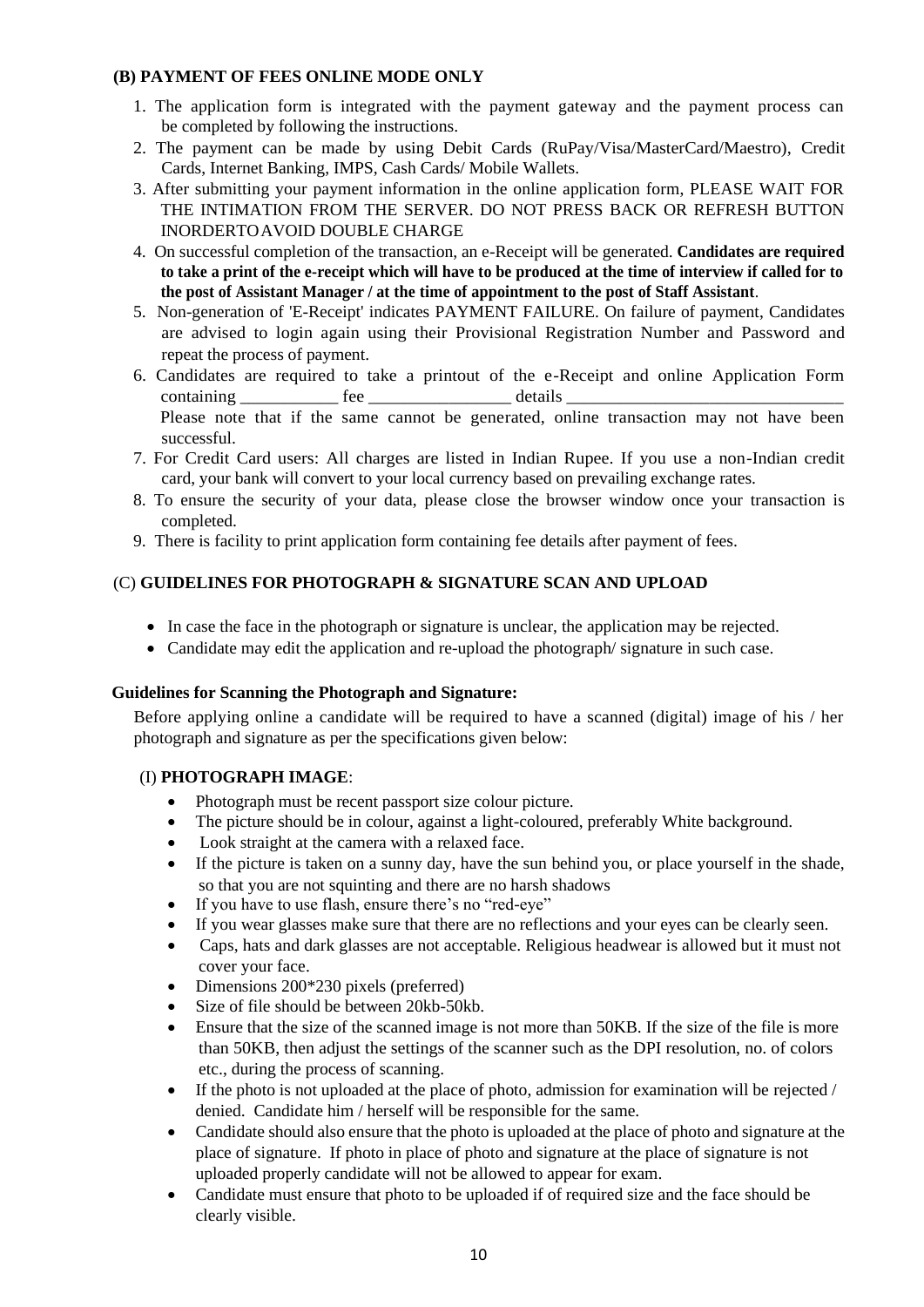#### (II) **SIGNATURE IMAGE**:

- The applicant has to sign on white paper with Black Ink Pen.
- The signature must be that of the applicant and not by any other person.
- The signature will be used to put on the Hall ticket and wherever necessary.
- If the applicant's signature on the answer script, at the time of the examination, does not match the signature on the Hall Ticket, the applicant will be disqualified.
- Dimensions 140\*60 Pixels (Preferred)
- Size of file should be between 10kb 20kb
- Ensure that the size of the scanned image is not more than 20KB
- Candidate should ensure that the signature uploaded is clearly visible.

#### (III) **SCANNING THE PHOTOGRAPH & SIGNATURE**:

- Set the scanner resolution to a minimum of 200 dpi (dots per inch)  $\Box$  Set color to True color
- File size as specified above
- Crop the image in the scanner to the edge of the photograph/signature, then use the upload editor to crop the image to the final size (as specified above)
- The image file should be JPG or JPEG format. An example file name is: image01.jpgor image01.jpeg.
- Image dimensions can be checked by listing the folder files or moving the mouse over the file image icon.

Candidates using MS Windows/MS Office can easily obtain photo and signature in .jpeg format not exceeding 50KB & 20KB respectively by using MS Paint or MS Office Picture Manager. Scanned photograph and signature in any format can be saved in .jpg format by using 'Save' option in the File menu and size can be reduced below 50KB (photograph) & 20KB (signature) by using crop and then resize option (please see point (i)  $\&$  (ii) above for the pixel size) in the 'Image' menu. Similar options are available in other photo editor also.

If the file size and format are not as prescribed, an error message will be displayed.

While filling the Online Application Form the candidate will be provided with a link to upload his photograph and signature.

Procedure for uploading the Photograph and Signature:

- i. There will be two separate links for uploading Photograph and Signature.
- ii. Click on the respective link "Upload Photograph and Signature"
- iii. Browse & Select the location where the Scanned Photo/Signature file has been saved.
- iv. Select the file by clicking on it.
- v. Click the 'Upload' button.

## **Your Online Application will not be registered unless you upload your photo and signature as specified.**

**Note**:

- (i) After registering online, candidates are advised to take a print out of their system generated online application forms.
- (ii) In case the photograph or signature is unclear, the candidate may edit his/her application and re-upload his/her photograph or signature.
- (iii)The link for registration of application will be open on our website **https://www.krishnadccb.com** on the dates indicated at the top of this advertisement (**22.01.2021 to 31.01.2021**).
- (iv) There is a provision to save and then edit the application. Once submitted, the application cannot be edited.
- (v) Candidates should take utmost care to furnish the correct details while filling in on-line application.
- (vi) After applying on-line, the candidate should take a print out of the system generated on-line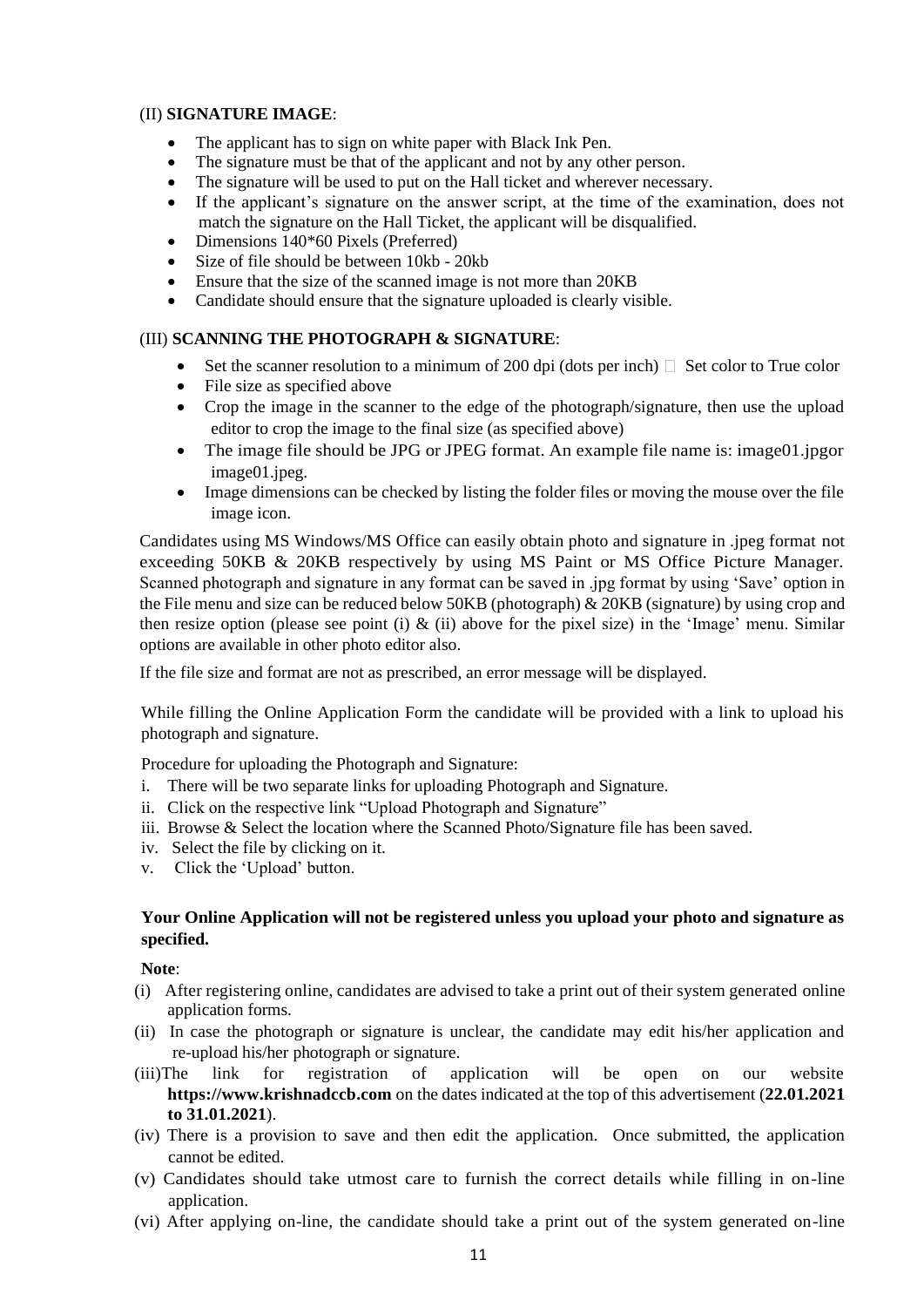application form and retain it along with Registration Number & Password safely for future reference. They should not send this print out to the Bank. The print out of the on-line application will have to be invariably submitted at the time of interview to the post of Assistant Manager / at the time of appointment to the post of Staff Assistant.

- (vii) Candidates are advised in their own interest to apply on-line much before the closing date and not to wait till the last date for depositing the fees to avoid the possibility of disconnection/ inability/failure to log on to the Bank's website on account of heavy load on internet/website jam.
- (viii) The Bank does not assume any responsibility for the candidates not being able to submit their applications within the last date on account of the aforesaid reasons or for any other reason beyond the control of the Bank.
- (ix) Please note that the above procedure is the only valid procedure for applying. No other mode of application or incomplete steps would be accepted and any such incomplete/incorrect applications would be rejected.
- (x) The Candidate should note/remember the password for future reference and use.
- (xi) NOTE There is also a provision to reprint the Application form containing fee details
- (xii) Important In case of any difficulty experienced in submission of On-Line application and/or payment of fees, candidates may contact the helpline telephone nos.
- (xiii)The candidate must ensure that the filled in information is correct and no correction will be accepted at subsequent stage in any field.

## **08**. **VERIFICATION OF CREDENTIALS**:

The candidates who qualify in the Interview / Online test / examination will be subjected to verification of credentials at the time of interview / appointment, such as, verification of Original Certificates of Educational Qualifications, other Qualifications, Caste Certificates, Physically Challenged certificates, etc. and also subjected to verification with the respective Universities/ Authorities. In case of physically challenged candidates, they would be required to appear before the Medical Boards for medical examination of their disability, at the time of appointment and they will be issued appointment orders only upon receipt of the medical report confirming their disability at prescribed levels as indicated in the notification.

#### **09**. **APPOINTMENT:**

Candidates selected for current vacancies shall be taken into the service in the order of merit-cumroster as per the requirement. The candidate, upon selection, has to execute a Contract Bond with a liability for the amount (as decided by the Board of Management of the Bank), that, he/she would serve the Bank continuously for a minimum period of 2 years.

#### **10**.**SPECIAL INSTRUCTIONS**:

Candidates have to submit the online test/ examination call letter at the time of online examination.

#### **Identity Verification**

In the examination hall, the call letter along with the candidate's currently valid photo identity, in original, such as PAN Card/Passport/ Permanent Driving License/Voter's Card with photograph/Photo identity proof issued on original letter head by a Gazzetted Officer/People's Representative or Identity Card issued by a recognized college/ University (valid in current year)/Aadhar card / E-Aadhaar card with a photograph/ Employee ID, should be submitted to the invigilator for verification. The candidate's identity will be verified with respect to his/her details on the call letter and in the Attendance List. If identity of the candidate is in doubt the candidate will not be allowed to appear for the Online Examination.

#### **Ration Card & Learners Driving License is not valid ID proof for this project**

**Note:** 

- 1) Candidates have to produce the photo identity proof and Examination Call Letter for verification while attending the online examination, without which they will not be allowed to take up the examination.
- 2) Candidates are advised to remain in touch with Bank's website **[https://www.krishnadccb.com](https://www.krishnadccb.com/)** for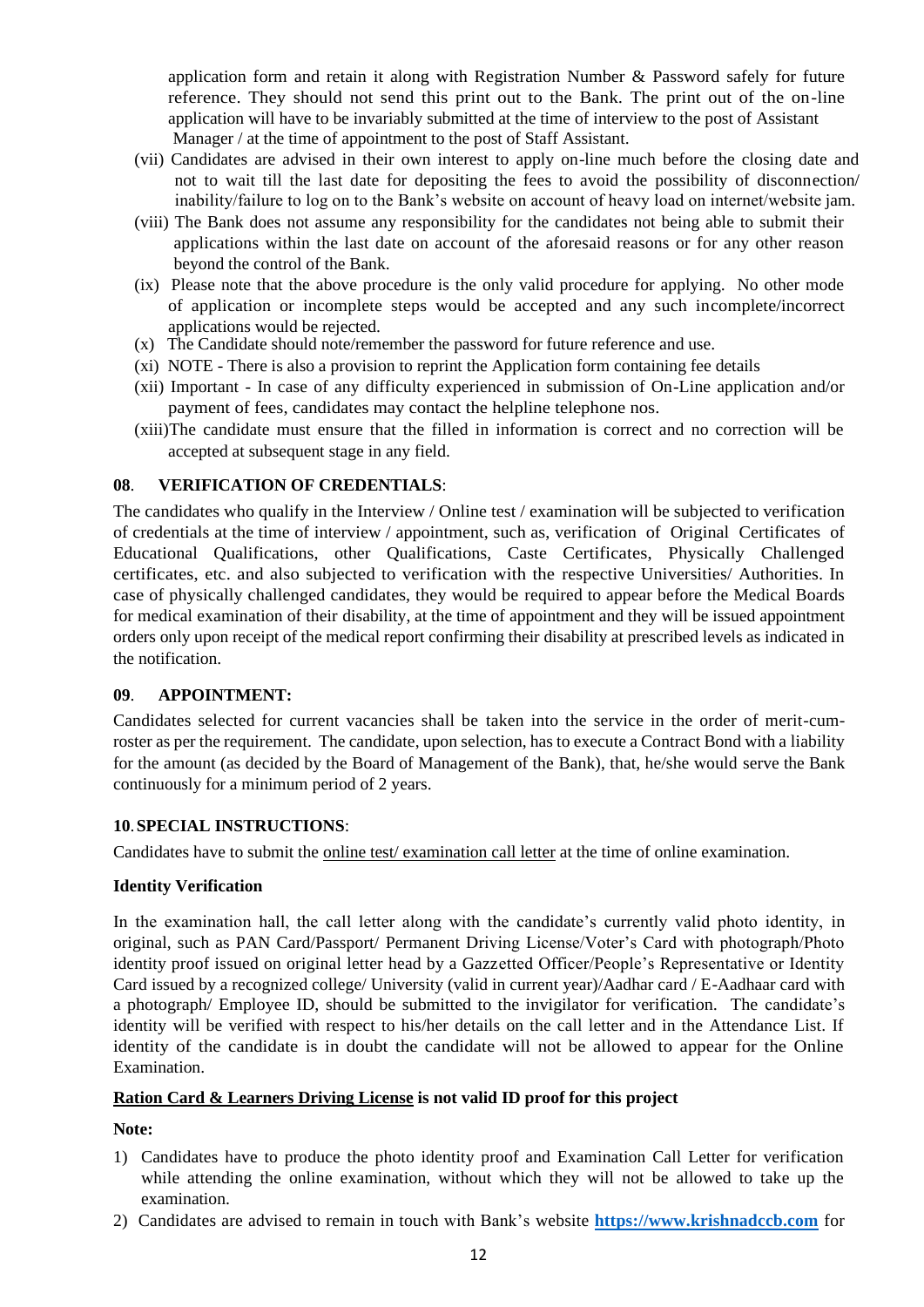any information which may be put for further guidance.

3) Decision of the Bank in respect of all matters pertaining to this examination would be final and binding on all candidates.

Candidates have to produce in original the photo identity proof and submit photocopy of the photo identity proof along with Examination call letter as well as the Interview Call Letter while attending the examination / interview respectively, without which they will not be allowed to take up the examination / interview. Candidates must note that the name as appearing on the call letter (provided during the process of registration) should exactly match the name as appearing on the photo identity proof. Female candidates who have changed first/last/middle name post marriage must take special note of this. If there is any mismatch between the name indicated in the Call Letter and Photo Identity Proof the candidate will not be allowed to appear for the examination. In case of candidates who have changed their name, will be allowed only if they produce original Gazette notification / their original marriage certificate / affidavit in original

## **Please note that candidates will not be permitted to appear for the Online Examination without the following documents:**

(a) Call Letter for online Examination (with photograph affixed)

(b) Photo-identity proof (as specified) in original and Xerox (bearing **exactly** same name as mention in call letter)

Candidates reporting late i.e. after the reporting time specified on the call letter for Online Examination will not be permitted to take the examination.

The reporting time mentioned on the call letter is prior to the Start time of the test. Though the duration of the examination is 60 minutes candidates, may be required to be at the venue for about 2 ½ hours including the time required for completion of various formalities such as verification and collection of various requisite documents, logging in, giving of instructions etc.

**Candidates are advised to regularly keep in touch with the Bank's website [https://www.krishnadccb.com,](https://www.krishnadccb.com/)**for details, updates and any information which may be posted for further guidance as well as to check their registered e-mail account from time to time during the recruitment process.

## **11**. **GENERAL INSTRUCTIONS:**

- a) As the applications are to be processed by a Computerized System, it is essential that the application should be filled in properly and completely.
- b) Before applying, the candidate should ensure that he/she fulfills the eligibility and other norms mentioned in this notification. Bank would be free to reject any application at any stage of the recruitment process, if the candidate is found ineligible for the post. The decision of the Bank shall be final on qualification and other eligibility norms.
- c) Candidates should ensure that the photographs and signatures appended by them in all the places, viz., uploaded in online application, call letter, attendance sheet, etc., and in all correspondence with the Bank, in future, should be identical and there should be no variation of any kind.
- d) Application once made will not be allowed to be withdrawn.
- e) Candidates need not submit/send at any address, application printouts or any certificates or copies thereof at the time of online application. Their candidature will be considered on the strength of the information declared in the application.
- f) The Bank shall not entertain requests from the candidates seeking advice about their eligibility to apply.
- g) Candidates seeking age relaxation are required to show originals and submit copies of necessary certificate(s) at the time of interview / appointment.
- h) A declaration is required to be submitted in the prescribed format by candidate seeking reservation under BC Category, that, he/she does not belong to the creamy layer as on 01.01.2021. The BC Certificate containing the creamy layer status should have been issued during the period of 1 year prior to 01.01.2021.
- i) Candidates already in employment should produce 'no objection certificate' from their employer, at the time of interview / appointment, in the absence of which their candidature will not be considered.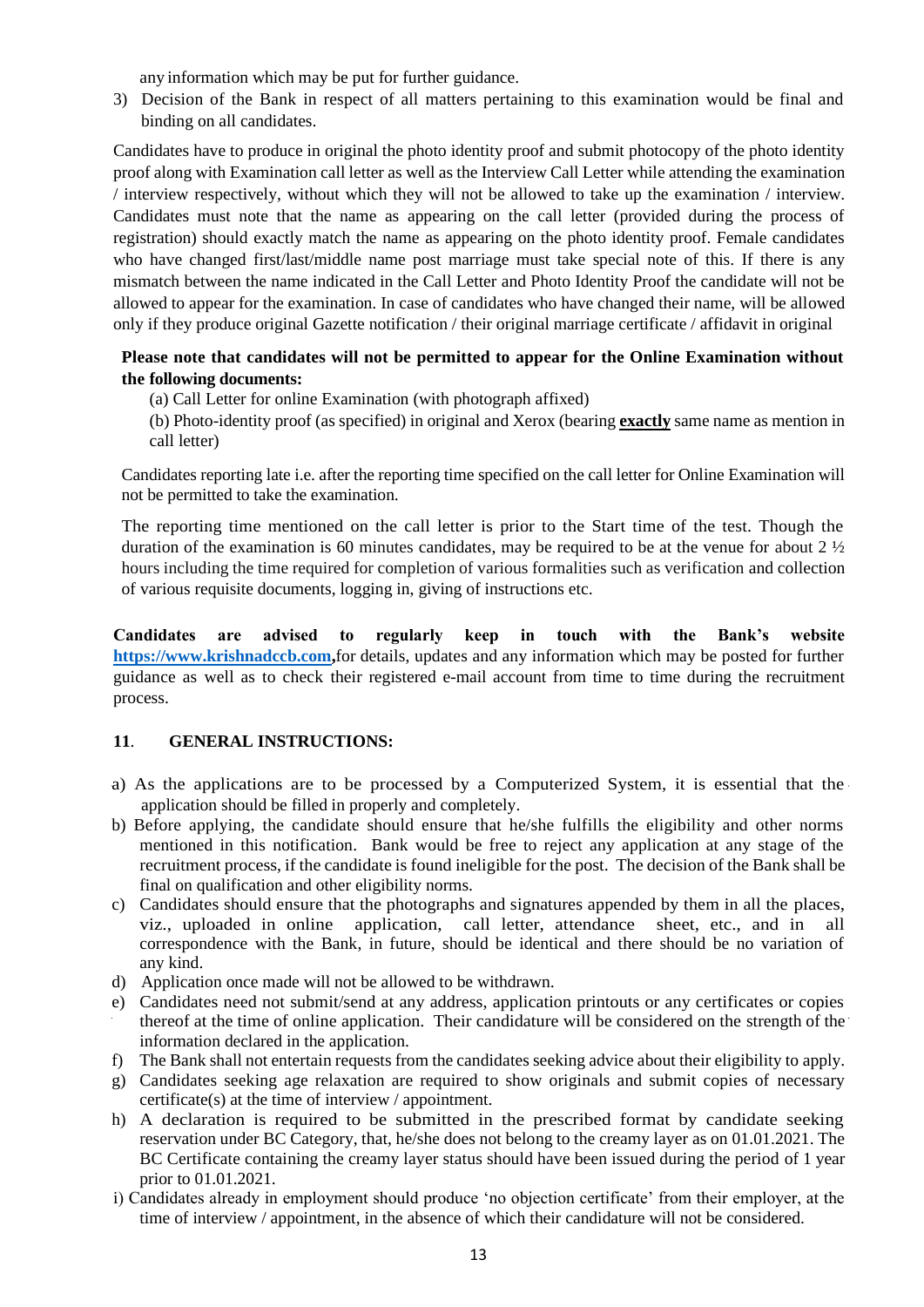- j) Only candidate willing to serve anywhere in the District should apply.
- k) The decision of the Bank in all aspects pertaining to the application and its acceptance or rejection as the case may be, conduct of examination and at all consequent stages, culminating in the selection or otherwise of any candidate, shall be final in all respects and binding on all concerned, under the power vested with it under the byelaws and Service Regulations of the Bank and it also reserves its right to alter and modify the terms and conditions laid down in the notification for conducting the various stages upto selection, duly intimating details thereof to all concerned, as warranted by any unforeseen circumstances arising during the course of the recruitment process, or as deemed necessary by the Bank at any stage.
- l) Decision of the Bank in all matters regarding eligibility of the candidate, the stages at which such scrutiny of eligibility is to be undertaken, the document(s) to be produced for the purpose of the conduct of examination, interview, selection and any other matter relating to recruitment will be final and binding on the candidate. No correspondence or personal enquiries shall be entertained in this behalf.
- m) If the examination is held in more than one session, the scores across various sessions will be equated to adjust for slight differences in difficulty level of different test batteries used across sessions. More than one session are required if the nodes capacity is less or some technical disruption takes place at any center or for any candidate.
- n) The possibility of occurrence of some problem in the administration of the examination cannot be ruled out completely which may impact test delivery and/or result from being generated. In that event, every effort will be made to rectify such problem, which may include movement of candidates, delay in test. Conduct of a re-exam is at the absolute discretion of test conducting body. Candidates will not have any claim for a re-test. Candidates not willing to move or not willing to participate in the delayed process of test delivery shall be summarily rejected from the process.
- o) Instances for providing incorrect information and/or process violation by a candidate detected at any stage of the selection process will lead of disqualification of the candidate from the selection process and he/she will not be allowed to appear in any Bank recruitment process in the future. If such instances go undetected during the current selection process but are detected subsequently, such disqualification will take place with retrospective affect.
- p) The requests of the applicants seeking marks obtained by them in the online test / interview will not be entertained.
- q) Bank, may at its discretion hold re-examination wherever necessary in respect of any center/Venue/specific post of venue or a candidate(s). Further, the Bank reserves its right to postpone/cancel the online test, if the situation warrants.
- r) The Bank shall not be responsible for an application being rejected which is based on wrong information provided in any advertisement issued by an unauthorized person/institution.
- s) Data once registered cannot be changed.
- t) Canvassing in any form will be a disqualification.
- u) Any resultant dispute arising out of this notification shall be subject to the sole jurisdiction of the courts situated at Machilipatnam only.
- v) Bank takes no responsibility for any certificate/remittance sent separately by candidate.
- w) No Candidate is permitted to use calculator, Mobiles, papers or any other such instruments during the examination. The candidates will appear for the written examination/interview at the allotted centers at their own expenses and risks and the Bank will not be responsible for any injury/loss etc. of any nature.

Candidates in their own interest are advised to submit their application on-line well in time before the last date to avoid possible technical snags.

Appointment of selected candidates is subjected to his/her being declared medically fit as per the recruitment of the Bank. Such appointments will be subject to the Service & Conduct Rules of the Bank.

#### x) **Competent Authority for issue of Certificate to SC/ST/BC/PC and proof of Local Candidate is asunder: (to be produced at the time of interview / appointment)**

For SC/ST/BC- District Magistrate / Addl. Dist. Magistrate / Collector / Deputy Commissioner / Addl. Dy. Commissioner /Dy. Collector / First Class Stipensdary Magistrate /Sub-DivisionMagistrate / Taluka Magistrate / ExecutiveMagistrate / Extra Assistant Commissioner / Chief Presidency Magistrate / Additional Chief Presidency Magistrate /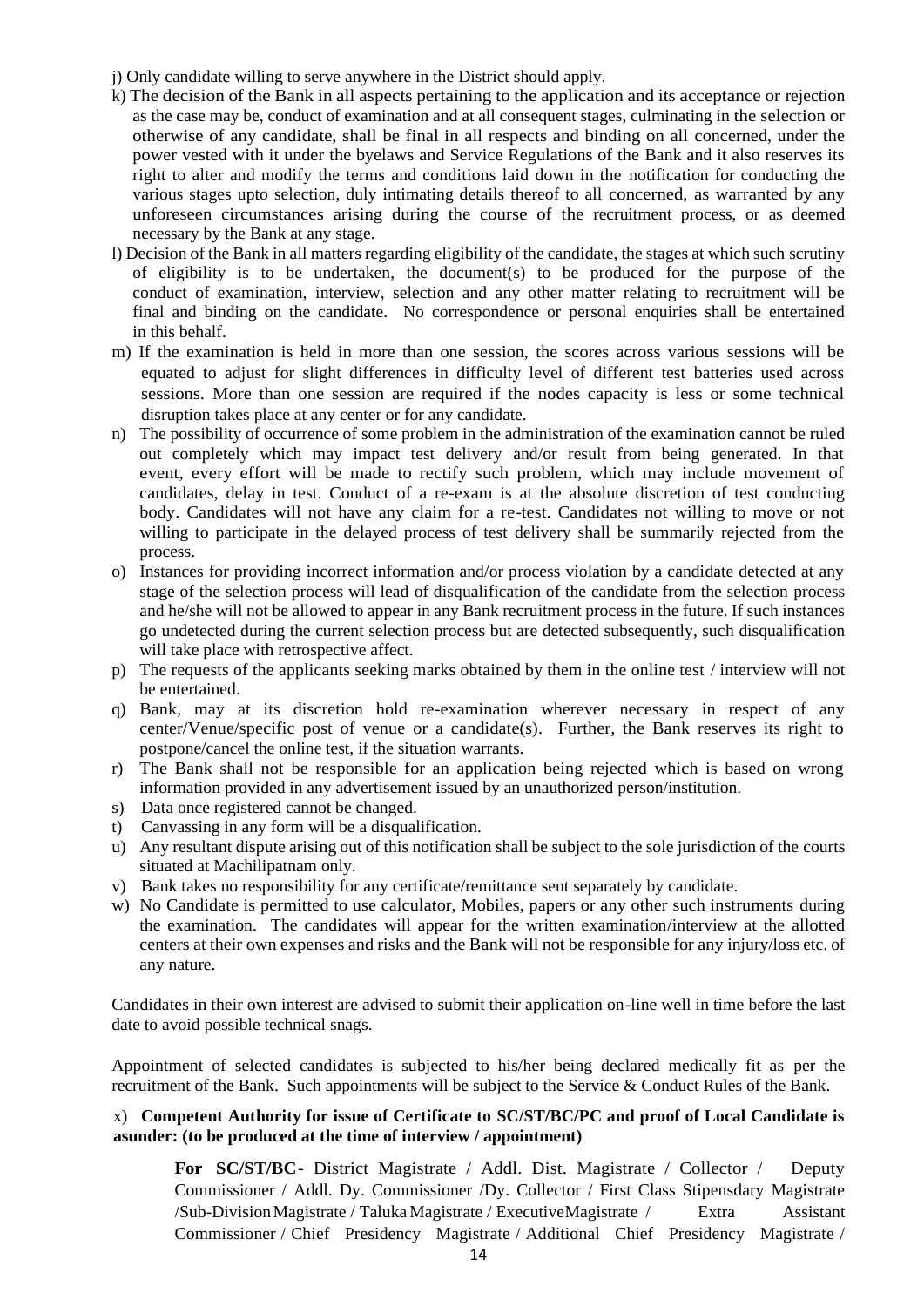Presidency Magistrate / Revenue Officer not below the rank of Tahsildar Sub Divisional Officer of the area where the candidate and/or his/her family normally resides.

**For Physically Challenged** - the Competent Authority to issue Disability Certificate shall be a Medical Board duly constituted by the Central or State Govt. The Central/State Govt. may constitute Medical Boards consisting of at least 3 members out of which one shall be a specialist in the particular field for assessing loco motor/cerebral/visual/hearing disability as the case may be.

For local candidate - Bonafide study certificate from the Educational Institution/s

OR

Residential Certificate issued by MRO/Competent Revenue Authorities, as the case may be.

#### y) **Action Against Candidates Found Guilty of Misconduct:**

Candidates are advised in their own interest that they should not furnish any particulars that are false, tampered, fabricated and should not suppress any material information while filling up the application form. At the time of written examination / interview, if a candidate is (or has been) found guilty of

- (i) Using unfair means during the examination or
- (ii) Impersonating or procuring impersonation by any person or
- (iii) Misbehaving in the examination hall
- (iv) Resorting to any irregular or improper means in connection with his/her candidature for selection or
- (v) Obtaining support for his/her candidature by unfair means; such a candidate may, in addition to rendering himself/herself liable to criminal prosecution, be liable:
	- a) To be disqualified from the examination for which he/she is a candidate.
	- b) To be debarred either permanently or for a specified period from any examination or recruitment conducted by the Krishna DCC Bank Ltd, Machilipatnam.
	- c) For termination of service, if he/she has already joined the Bank.

Responses (answers) of a candidate in online examination will be analysed to detect patterns of similarity of right and wrong answers. If, in the analytical procedure adopted in this regard, it is inferred/concluded that the responses have been shared and scores obtained are not genuine/valid, the candidature may be cancelled and/or the result withheld.

#### **12. Call letters for Online Examination:**

All eligible candidates will be required to download call letters from the Bank's website. The candidates should download their call letters from the Bank's website **https://www.krishnadccb.com** by entering his/her details, i.e., the Registration Number and Password/date of birth. SMS & E-Mail communication shall be sent to the candidates immediately after the call letters are made available for download.

**CANDIDATES REPORTING LATE** i.e. after the reporting time specified on the call letter for Examination will not be permitted to take the examination.

**NOTE**: Community, Nativity and Date of Birth Certificate and Application-cum-Certificate to decide Creamy Layer Certificate are annexed.

Place: **Machilipatnam Sd/-**

Date: 21.01.2021**. CHIEF EXECUTIVE OFFICER**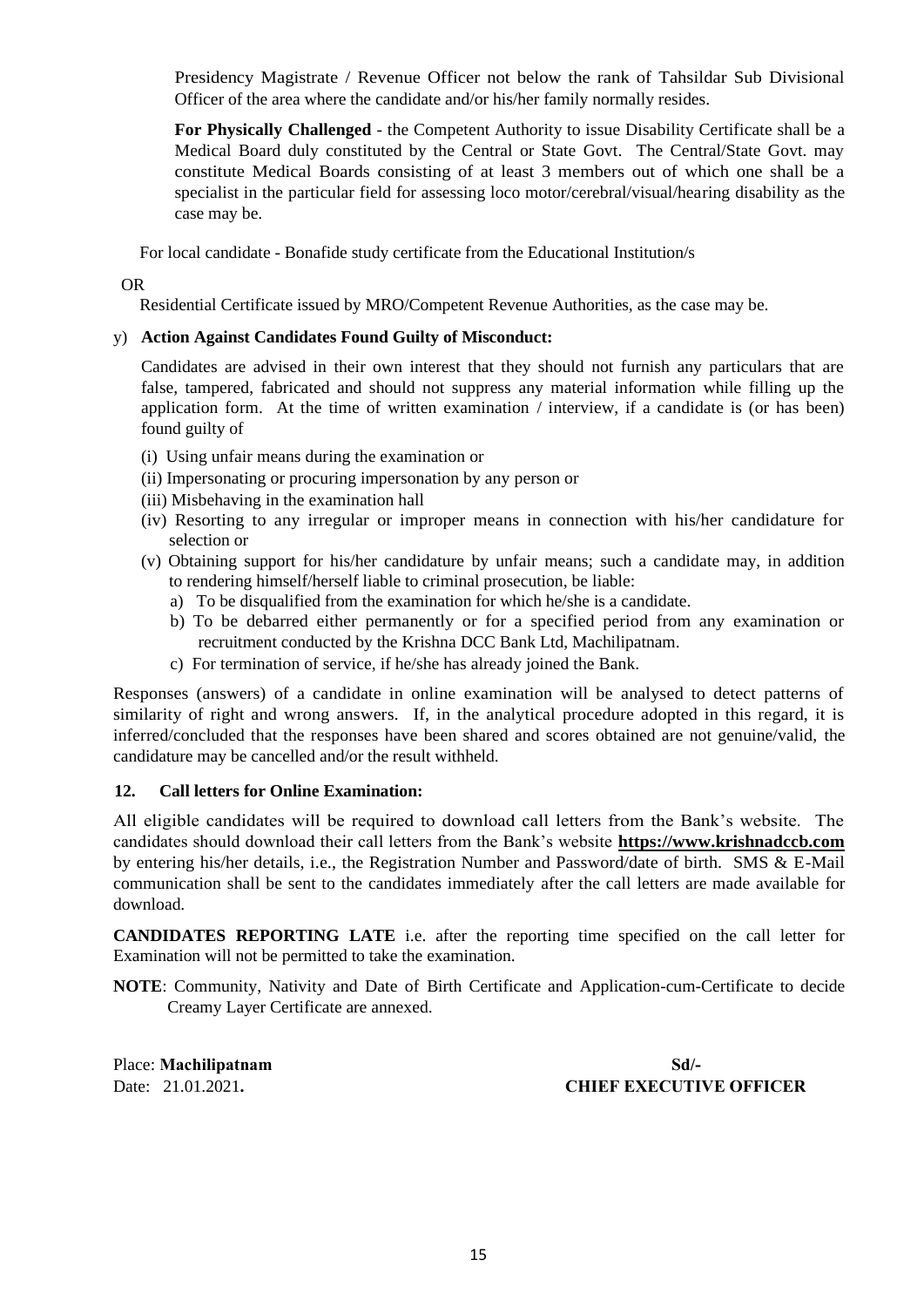# *FORM FOR COMMUNITY, NATIVITY AND DATE OF BIRTH CERTIFICATE*

Serial No.

- S.C. District Code:
- S.T. Mandal Code:
- B.C. Village Code:

## **COMMUNITY, NATIVITY AND DATE OF BIRTH CERTIFICATE**

| Son/Daughter of Sri                                                                                                                                           | <u> 1980 - Andrea Barbara, amerikan personal (h. 1980).</u> | οf       |
|---------------------------------------------------------------------------------------------------------------------------------------------------------------|-------------------------------------------------------------|----------|
|                                                                                                                                                               |                                                             | District |
| Department of the State of Andhra Pradesh belong to _____________________________                                                                             |                                                             |          |
| community which is recognized as S.C./S.T./B.C. Sub - group ____________________.                                                                             |                                                             |          |
| The Constitution (Scheduled Castes) Order, 1950.<br>The Constitution (Scheduled Tribes) Order, 1950.                                                          |                                                             |          |
| GO Ms.No.1793, Education, dated.25.09.1970 as amended from time to time (BCs)/SCs,<br>STs list (modification) Order, 1956 S.Cs and S.Ts(Amendment) Act, 1976. |                                                             |          |
|                                                                                                                                                               |                                                             |          |
| Village/Town                                                                                                                                                  | <u> 1989 - Johann Stein, fransk politik (d. 1989)</u>       | Mandal   |
| <b>District of Andhra Pradesh.</b>                                                                                                                            |                                                             |          |
|                                                                                                                                                               |                                                             |          |
| 3. It is certified that the date of Birth of Sri/Smt./Kum. ____________________________ is                                                                    |                                                             |          |
|                                                                                                                                                               | Village/Town Nillage/Town                                   | Mandal   |
| <b>Example 21 District of Andhra Pradesh.</b>                                                                                                                 |                                                             |          |
| 4. It is certified that the date of birth of Sri/Smt./Kum. ___________________________________ is                                                             |                                                             |          |
| day ______ month _______ year ________ (in words) ______________________________ as                                                                           |                                                             |          |
| per the declaration given by his/her father/mother/guardian and as entered in the school                                                                      |                                                             |          |
| records where he/she studied.                                                                                                                                 |                                                             |          |
|                                                                                                                                                               | Signature:                                                  |          |
|                                                                                                                                                               | Date:                                                       |          |
|                                                                                                                                                               | Name in Capital Letters:                                    |          |
| Seal                                                                                                                                                          | Designation:                                                |          |
|                                                                                                                                                               |                                                             |          |

Explanatory Note: While mentioning the community, the competent authority must mention sub – caste (in case of Scheduled Castes) and sub – tribe or sub – group (in case of Scheduled Tribes) as listed out in the S.Cs and S.Ts (Amendment) Act, 1976.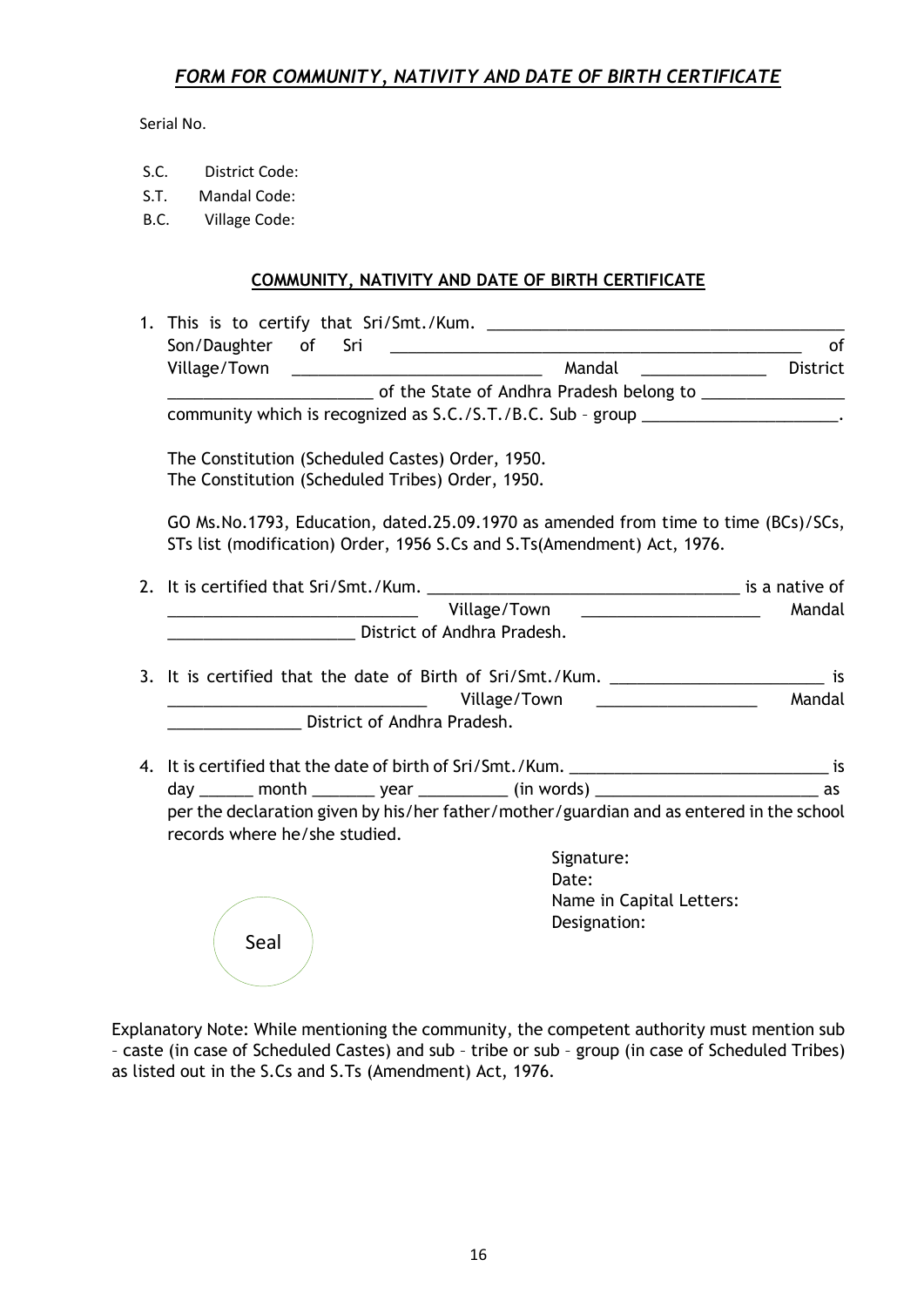# **APPLICATION CUM CERTIFICATE TO DECIDE THE CREAMY LAYER STATUS OF A PERSON BELONGING TO BC/ OBC CATEGORY**

- 1. Name of the Applicant:
- 2. Date of Birth:
- 3. Caste and Group: (Certificate issued by the Competent authority Should be enclosed)
- 4. Religion:
- 5. Address:
	- a) Present Address: \_\_\_\_\_\_\_\_\_\_\_\_\_\_\_\_\_\_\_\_\_\_\_\_\_\_\_\_\_\_\_\_\_\_\_\_\_

\_\_\_\_\_\_\_\_\_\_\_\_\_\_\_\_\_\_\_\_\_\_\_\_\_\_\_\_\_\_\_\_\_\_\_\_\_

\_\_\_\_\_\_\_\_\_\_\_\_\_\_\_\_\_\_\_\_\_\_\_\_\_\_\_\_\_\_\_\_\_\_\_\_\_

\_\_\_\_\_\_\_\_\_\_\_\_\_\_\_\_\_\_\_\_\_\_\_\_\_\_\_\_\_\_\_\_\_\_\_\_\_

\_\_\_\_\_\_\_\_\_\_\_\_\_\_\_\_\_\_\_\_\_\_\_\_\_\_\_\_\_\_\_\_\_\_\_\_

\_\_\_\_\_\_\_\_\_\_\_\_\_\_\_\_\_\_\_\_\_\_\_\_\_\_\_\_\_\_\_\_\_\_\_\_

\_\_\_\_\_\_\_\_\_\_\_\_\_\_\_\_\_\_\_\_\_\_\_\_\_\_\_\_\_\_\_\_\_\_\_\_

b) Permanent Address: \_\_\_\_\_\_\_\_\_\_\_\_\_\_\_\_\_\_\_\_\_\_\_\_\_\_\_\_\_\_\_\_\_\_\_\_

- 6. Occupation of the Applicant:
- 7. Name of the Father:
- 8. Date of Birth of Father:
- 9. PAN No./TAN No. of the Father:
- 10. Name of the Mother:
- 11. Date of Birth of Mother:
- 12. PAN No./TAN No. of the Mother: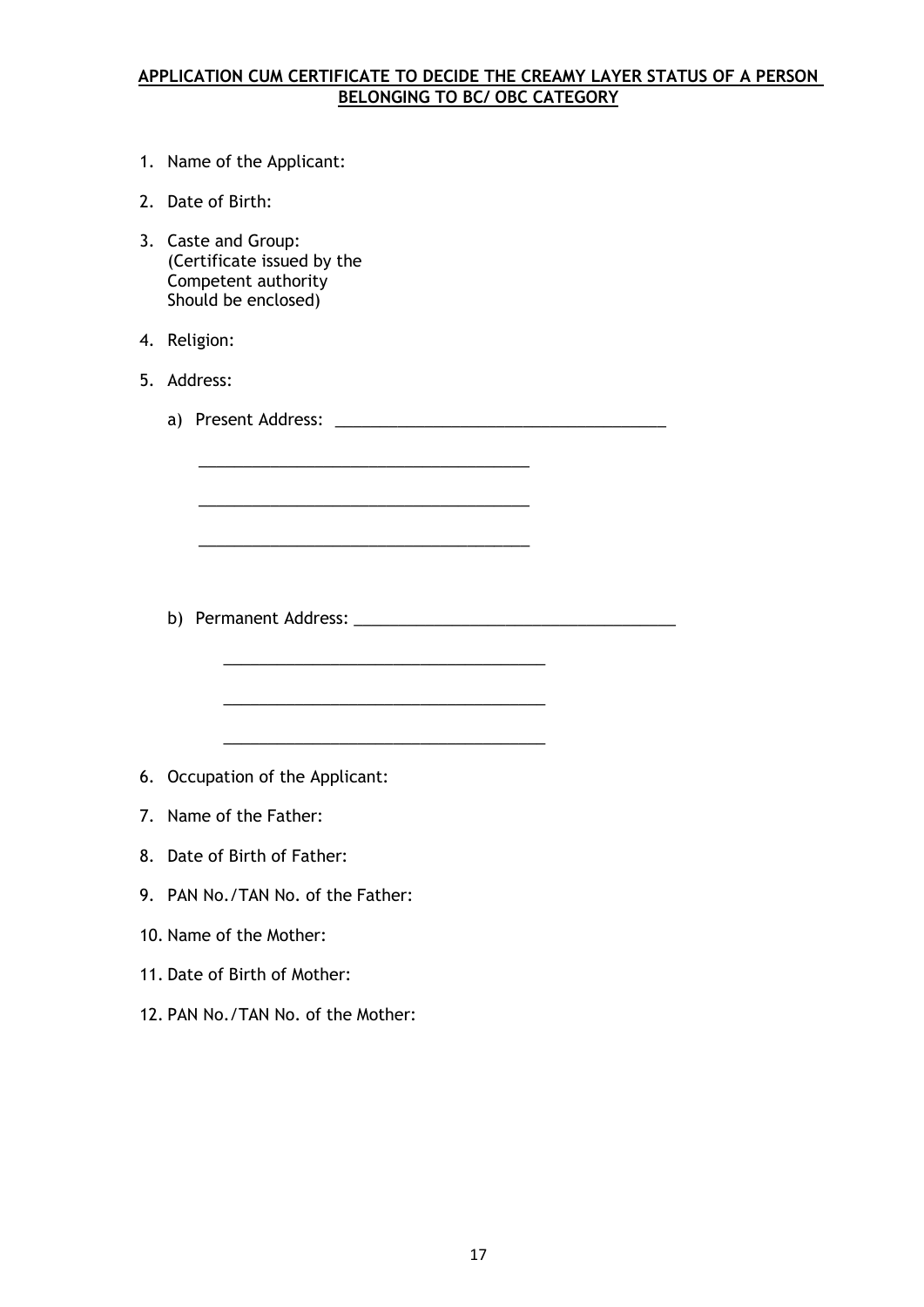# *OCCUPATION / INCOME / WEALTH STATUS OF PARENTS AND FAMILY*

## **Father Mother**

# **A) Constitutional posts:**

- i) Holding / held any Constitutional post
- ii) If yes, name of the post holding/held

## **B) Government employment:**

- i) Holding/held any Government employment
- ii) If yes, Employment under Central Govt./State Govt./Public Sector Undertaking
- iii) Designation of initial appointment
- iv) Status of initial appointment (Group – 1 or II or IV)
- v) Designation of present post held and status of the post
- vi) If the initial appointment is of group II Category and the individual was promoted to Group – I category, date of promotion and age at which promoted to Group – I category.

# **C) Military / Paramilitary Forces:**

- i) Designation of the post holding or held
- ii) Is the post holding or held is equivalent to Colonel or above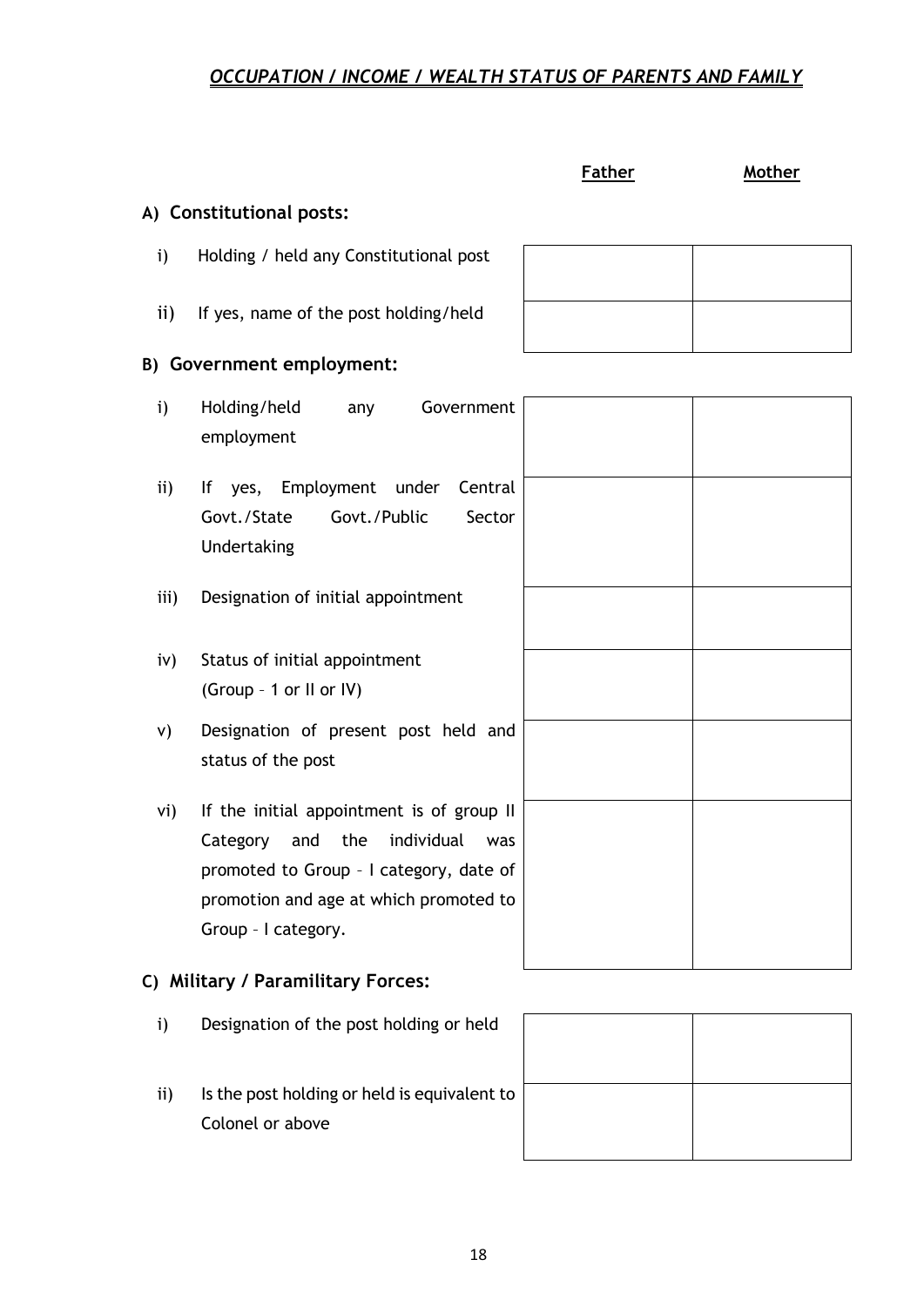# **D) Land holdings possessed by the family (Father, Mother and unmarried Children):**

- i) Extent of double crop irrigated land
- ii) Extent of single crop irrigated land
- iii) Extent of un irrigated / dry land
- iv) Nature of Crops / Plantations raised
- v) If the entire land possessed by the family is irrigated land, does the extent of irrigated land exceed 85% of the Ceiling limit as per land Ceiling Act.
- vi) If the land possessed by the family is both irrigated and unirrigated land and after conversion of unirrigated land into irrigated land on the basis of conversion formula, does the extent of irrigated land so obtained exceed 80% of the Ceiling limit as per land Ceiling act.
- vii) If the plantations like Rubber, Coffee, Tea etc., are raised, the annual income from them during last three years.

# **E) Income from other sources – Private employment, professional Services, Business, Commerce, Rents etc. :**

- i) Sources of income to the Family with full details of Source: Private employment Professional Services **Business** Commerce Rents **Others** ii) The annual income during last three
	- years year wise : (enclose income tax returns)